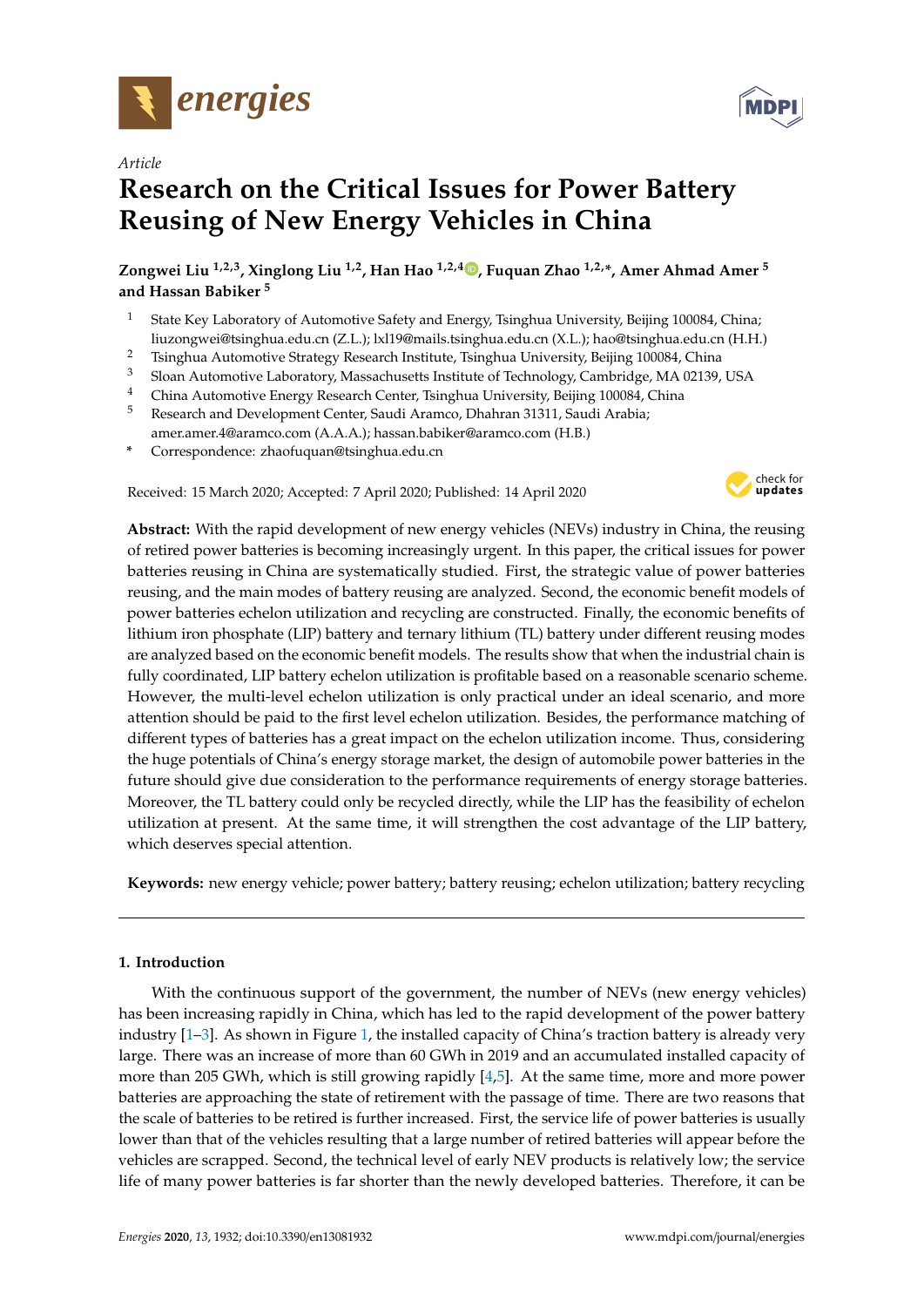expected that China will soon usher in the peak period of the retirement of NEV power batteries [\[6\]](#page-16-4). Obviously, it will bring serious environmental and security risks if these retired batteries cannot be effectively recycled and managed [\[7\]](#page-16-5).

<span id="page-1-0"></span>

**Figure 1.** Production of new NEVs (new energy vehicles) and installed capacity of power batteries in China (2013–2019).

For this reason, the Chinese government is stepping up the development of relevant policies on the reusing of power batteries. As shown in Figure [2,](#page-2-0) the frequency and content of recent relevant policies are getting higher and higher [\[8](#page-16-6)[,9\]](#page-16-7). All kinds of signs indicate that China will issue regulations and policies on the mandatory recycling of retired power batteries soon. Thus, it would require enterprises to solve the problem of retired power batteries in the form of laws so as to ensure the sustainable development of the new energy automobile industry. According to the principle of the "Extended Producer Responsibility System", power battery reusing will become the responsibility of vehicle enterprises. The vehicle enterprises will definitely decompose the responsibility along the supply chain, so the whole power battery industry will be affected [\[10\]](#page-16-8). Therefore, relevant enterprises need to think ahead, lay out, and prepare in advance to meet the requirements of national laws and regulations.

In fact, the power battery of NEVs contains a large number of metal materials, such as lithium, cobalt, nickel, etc. Its reusing is not only a matter of legal responsibility but also affects the supply status of these metals directly [\[11](#page-16-9)[,12\]](#page-17-0). So, it may change the trend of the price of power battery, and then affect the development trend of the industry and the income of enterprises significantly.

For this reason, this paper systematically studies the key issues for NEV power battery reusing in China, including the strategic value, main reusing modes, echelon utilization value, recycling value, and overall value analysis of power battery reusing.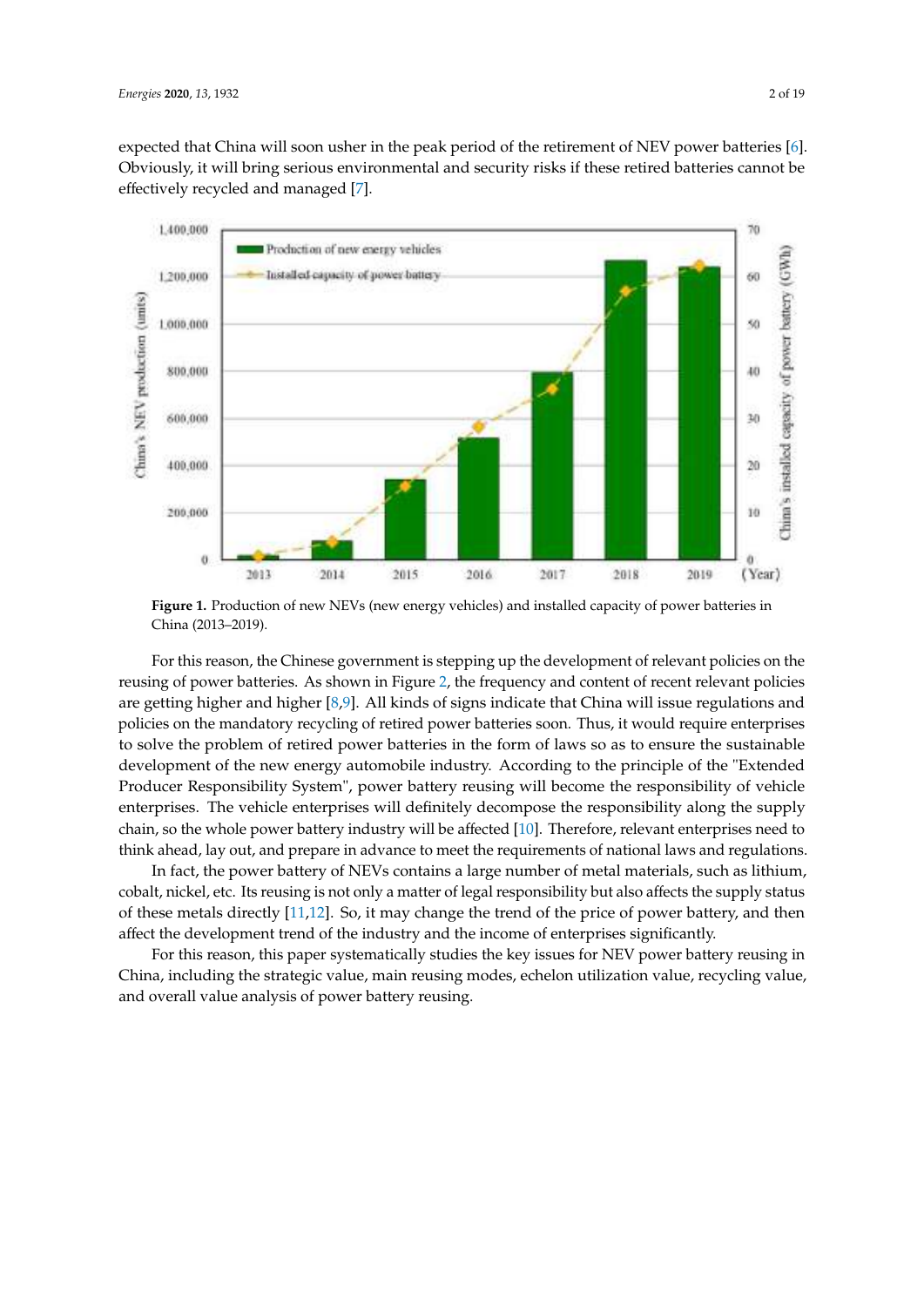<span id="page-2-0"></span>

**Figure 2.** List of relevant policies for power battery reusing in China.

#### **2. Strategic Value of Power Battery Reusing**

As mentioned above, the retired volume of power batteries for NEVs will be huge and grow rapidly in China. Reusing these batteries has three important strategic values [\[13\]](#page-17-1).

First, it could solve the environmental pollution and potential safety problems caused by retired power batteries [\[14\]](#page-17-2). Based on the historical data of China's NEVs and their power batteries, this paper makes a quantitative estimation of the scale of retired power batteries in the next six years. The evaluation method is shown in Equation (1):

$$
R_M = \sum_{M-A}^{M-B} \frac{R_k}{A - B + 1} \cdot I_k
$$
 (1)

where the *k* is the year; *R<sup>M</sup>* indicates the retirement volume in year M; *A*/*B* indicates the up/down year of retired power battery life; *I<sup>k</sup>* represents the conversion coefficient of influencing factors in the year *k*, which is related to market size, battery type, battery life and installed capacity of batteries [\[15\]](#page-17-3).

The results of this estimation are shown in Figure [3.](#page-3-0) It is estimated that the retired volume of power batteries in China will reach about 27 GWh in 2020 and 146 GWh in 2025. It will become a serious threat to the ecological environment. To be specific, it will result in water, soil, and air pollution, as well as public security risks such as short-circuit combustion if the retired power battery with such a huge scale cannot be reused and recycled effectively [\[16\]](#page-17-4).

Second, it could realize the recycle and reuse of metal resources and reduce the supply risk of power battery raw materials [\[17\]](#page-17-5). On the one hand, the demand for lithium, cobalt, nickel, etc. for NEV power batteries is growing. For example, China's power battery industry consumed about 11,000 tons of lithium, 41,000 tons of nickel, and 17,000 tons of cobalt in 2018 [\[15\]](#page-17-3). At the same time, China's external dependence on these three metal materials is more than 80%, especially for cobalt, with the overseas import volume as high as 97% [\[15\]](#page-17-3). In this case, the recycling of these metal materials must be realized through the reusing of retired power batteries so as to avoid resource bottlenecks and ensure the safety and control of the industry [\[18\]](#page-17-6).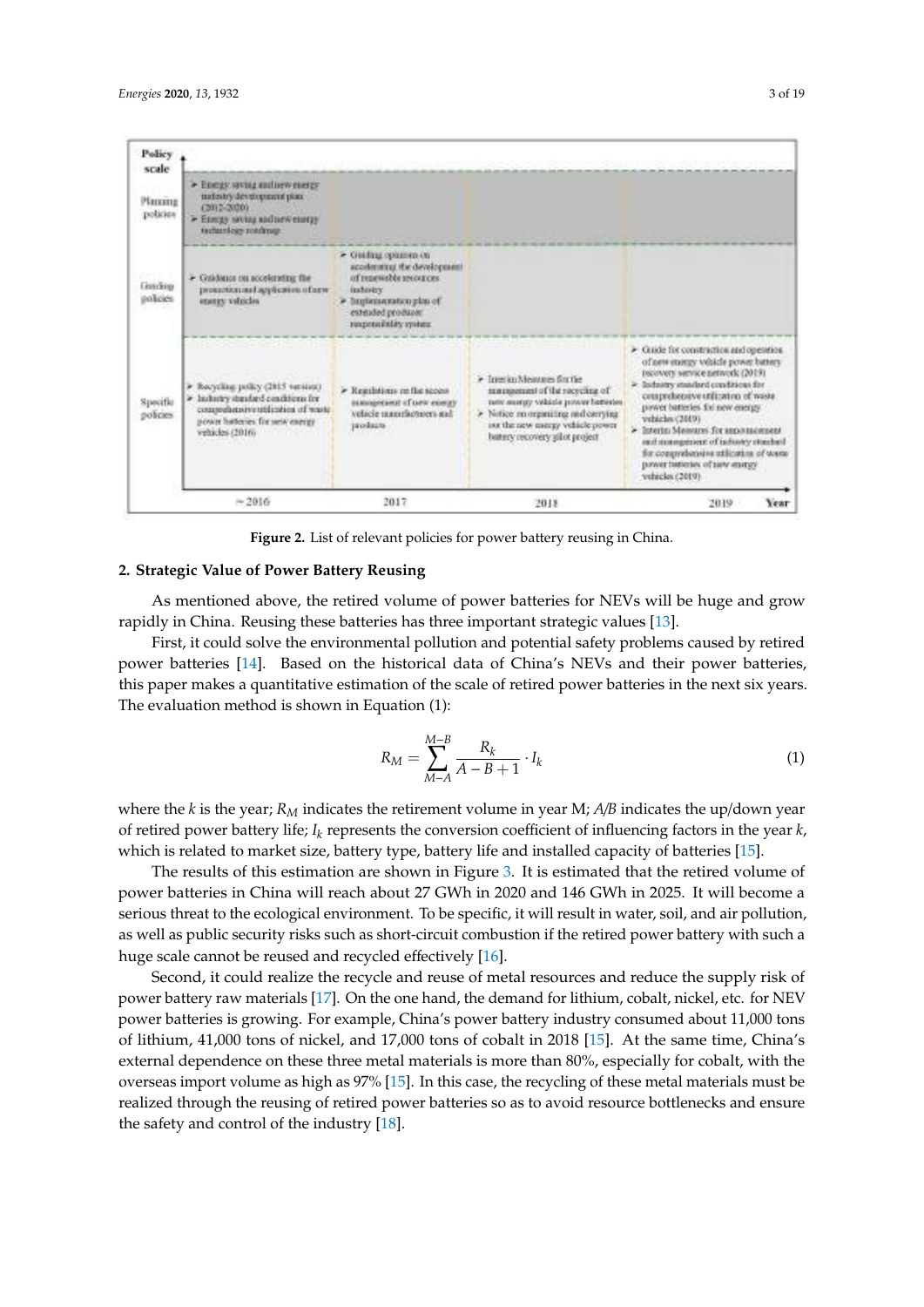<span id="page-3-0"></span>

**Figure 3.** The total retired volume of the new energy vehicle power battery in China.

On the other hand, the current price of power battery is still relatively expensive, which is the fundamental reason why NEVs are at a price disadvantage compared with traditional internal combustion engine vehicles (ICEVs) [\[19\]](#page-17-7). As China's subsidy policy for NEVs will be completely phased out after 2020, the NEVs will be mostly market-driven. Therefore, to improve the competitiveness of the NEVs, their cost-performance needs to approach the level of ICEVs without subsidies. The expectation of this industry is that the scale effect will make the price of power battery drop rapidly with the increase of NEVs. However, if a large number of retired power batteries cannot be reused, it is likely that the supply of metal materials would be a bottleneck. It will lead to the price of power batteries rising instead of falling, resulting in a higher cost of the NEVs [\[14\]](#page-17-2). In this regard, the reusing of power battery is one of the important factors affecting the sustainable development of China's NEVs industry in the future.

Third, it has the potential to reduce the cost of power battery in automobile enterprises and generate additional social value [\[16\]](#page-17-4). The retired power battery should not only simply be dismantled and recycled and the reusing for raw materials. If its potential value can be fully exploited before dismantling and recycling, the retired power battery can be utilized to the maximum extent. Thus, the use cost of the power battery will be effectively shared at different utilization stages [\[20\]](#page-17-8). In this case, the recovery and utilization of power battery may not be a burden for the automotive enterprise, and may even bring some profits to the enterprise instead. As a result, it would promote the cost reduction of new NEV products further, and thus constitute a competitive advantage for the enterprise. At the same time, the field of application of retired power batteries is also expected to benefit from waste utilization  $[21,22]$  $[21,22]$ . For the whole society, this means the upgrading of the efficiency of social resources utilization. Therefore, it would also produce certain social values.

It can be seen that China's subsidies for NEVs are about to be phased out entirely. Hence, the industry must attach great importance and study how to maximize the benefits of the reusing of retired power batteries seriously under the situation. This strategically important for the sustainable development of China's NEV industry as well as the construction and improvement of a green energy-saving society in the future.

# **3. Main Modes of Power Battery Reusing**

Firstly, the concept of power battery reusing is defined, as shown in Figure [4.](#page-4-0)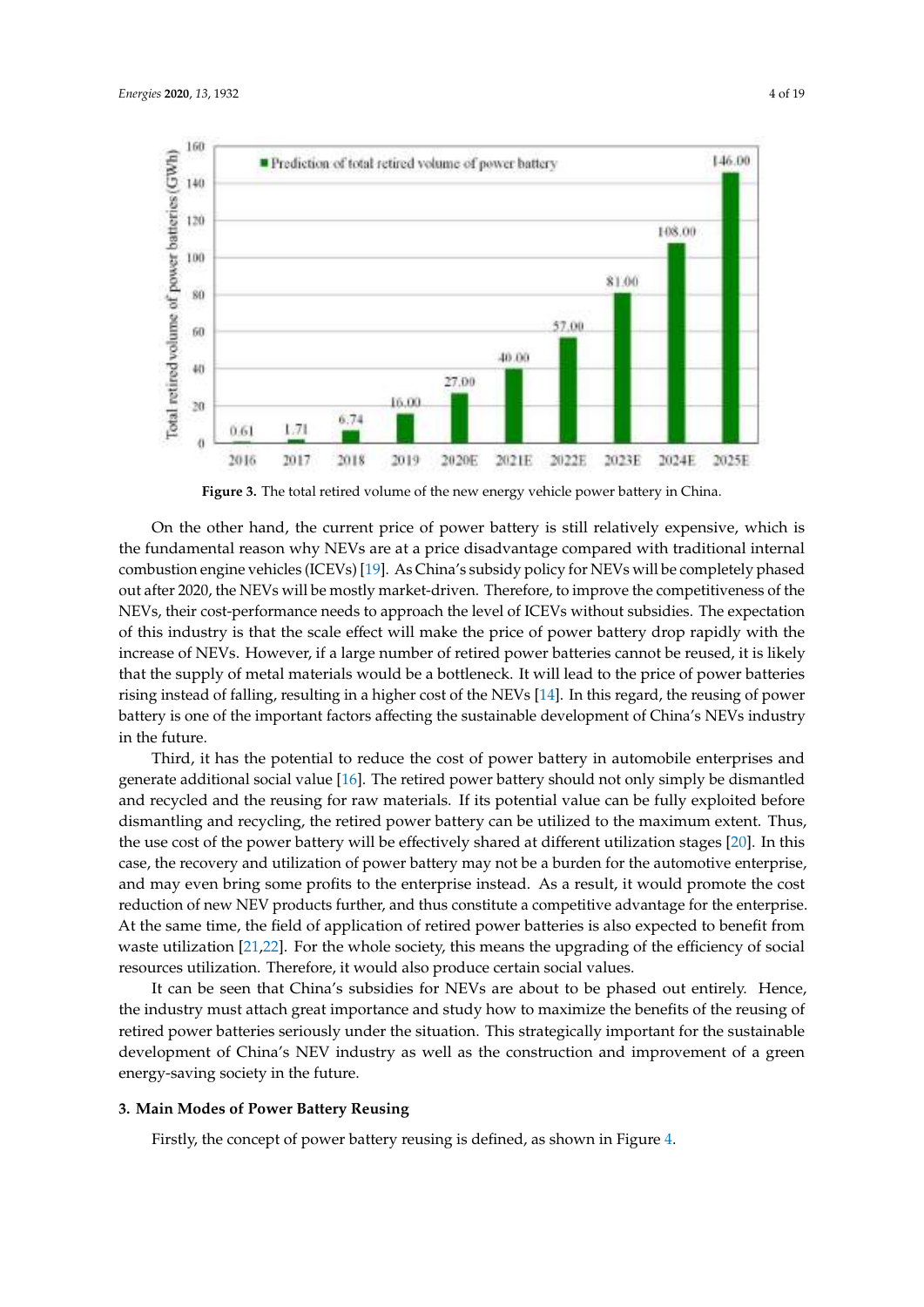<span id="page-4-0"></span>

**Figure 4.** Main ways of power battery reusing of NEVs.

Retired battery: when the performance of the power battery has declined to a certain extent, it needs to be retired from use and then enter the reusing process. For NEVs, the indicator is that the battery capacity retention rate decays below 80% [\[23\]](#page-17-11).

Echelon utilization: the batteries retired from the original products can be used in other applications with relatively low requirements on battery performance [\[24](#page-17-12)[–27\]](#page-17-13). Theoretically, this kind of secondary utilization can be performed many times, which is the so-called multi-level echelon utilization. NEVs have high requirements for batteries, but the power batteries could be used in micro electric vehicles, communication base stations, energy storage [\[28\]](#page-17-14), and other fields until the battery capacity retention rate is reduced to 30% [\[28\]](#page-17-14).

Recycling: the power battery is dismantled and recycled, which is the last link of reusing [\[29\]](#page-17-15). From the legal point of view, it will meet the requirements if the retired battery is recycled. However, the retired battery cannot achieve the maximum benefit when dismantled and recycled directly from the perspective of enterprise management.

Reusing: This is actually a big concept, including two aspects of echelon utilization and recycling. It covers the whole process of processing and processing retired batteries with the basic goal of environmental protection and resource reuse [\[13](#page-17-1)[,30\]](#page-17-16).

According to the above definition, the reusing of retired power batteries of NEVs could be divided into two main modes, as shown in Figure [5.](#page-5-0) The first mode is to recycle retired batteries directly, that is, to realize resource recovery and meet regulatory requirements [\[7\]](#page-16-5). Mode II is to select a suitable scenario for the echelon utilization of retired batteries to give full play to the residual capacity and then implement the recycling [\[23\]](#page-17-11). Obviously, Mode II can obtain greater returns than Mode I in theory, but the actual situation is far more complex than the theory [\[31\]](#page-17-17). There are many factors influencing the benefit of echelon utilization, including appropriate echelon utilization scenarios; therefore, there are key technologies, and costs of detecting battery residual energy and regrouping, cooperation modes of all parties involved in echelon utilization, etc. Thus, the specific value of echelon utilization needs to be systematically evaluated to obtain a greater return from the reusing of retired power batteries.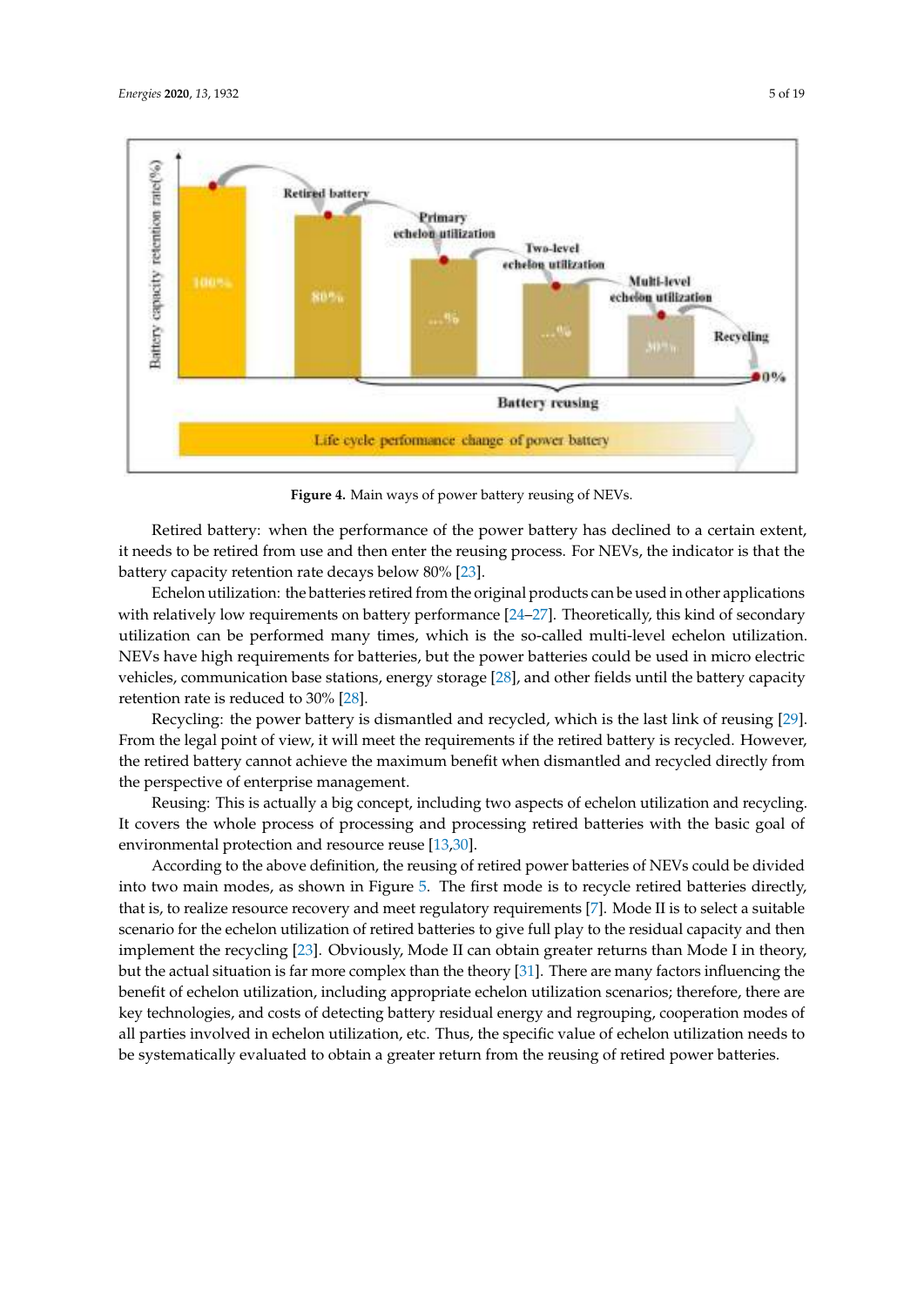<span id="page-5-0"></span>

**Figure 5.** Main reusing modes and the echelon utilization process of retired power battery.

#### **4. Research on the Key Issues of Power Battery Echelon Utilization**

At present, the mainstream power batteries are TL batteries and LIP batteries. The mass-energy density of the TL battery is higher, which plays a leading role in passenger cars, but its cost is higher than that of the LIP battery [\[32\]](#page-17-18). However, the LIP battery exhibits better thermal stability, lower cost, and lower volume energy density. It is more widely used in commercial vehicles [\[33\]](#page-17-19). Overall, they have their own advantages and disadvantages and are widely used in NEVs. By the end of 2018, LIP battery accounted for 54%, and TL battery accounted for 42% of the total installed of NEV power batteries in China [\[34\]](#page-17-20).

However, there are technical bottlenecks in TL battery when facing echelon utilization. On the one hand, the safety of the TL battery is poor due to the low thermal runaway temperature (180 °C), meaning it is more prone to cause fire and explosion. On the other hand, more nickel is used in the cathode material of the TL battery in order to pursue higher energy density, which results in shorter cycle life of TL batteries [\[35\]](#page-18-0). The solution to these problems needs a corresponding technological breakthrough and high costs. So, it is difficult to implement the TL battery echelon utilization at the current technical level. Instead, direct recycling for TL battery is a more reasonable choice. Therefore, this paper only studies the echelon utilization of LIP battery [\[36\]](#page-18-1).

#### *4.1. Scenario Selection of Power Battery Echelon Utilization*

There are three important factors to consider when selecting echelon utilization scenarios, including demand matching, utilization cost, and scale capacity. First of all, the performance of retired power batteries must meet the basic needs of echelon utilization scenarios. It includes service life, charging and discharging speed, internal resistance, and working voltage, etc. Secondly, the retired power battery can be used for echelon utilization only after being tested and regrouped. The cost must be low enough to ensure the economy of echelon utilization. Therefore, the technical requirements for batteries in relevant scenarios could not be too high. Finally, the ideal echelon utilization scenario should have a large and stable battery demand due to the number of retired power batteries increasing year by year. Otherwise, it cannot play a great role even if the demand matches, and the cost is controllable.

Based on the above three factors, this study conducts a comprehensive analysis of various possible echelon utilization scenarios, and finally extracts the six most likely scenarios [\[23,](#page-17-11)[25,](#page-17-21)[37\]](#page-18-2). They are divided into two categories: power battery and energy storage battery. The former includes a microelectric vehicle (MEV), electric special vehicle (ESV) (such as sightseeing vehicle, ferry car, etc.), and electric bike (E-Bike). While the latter includes communication base station (CBS), renewable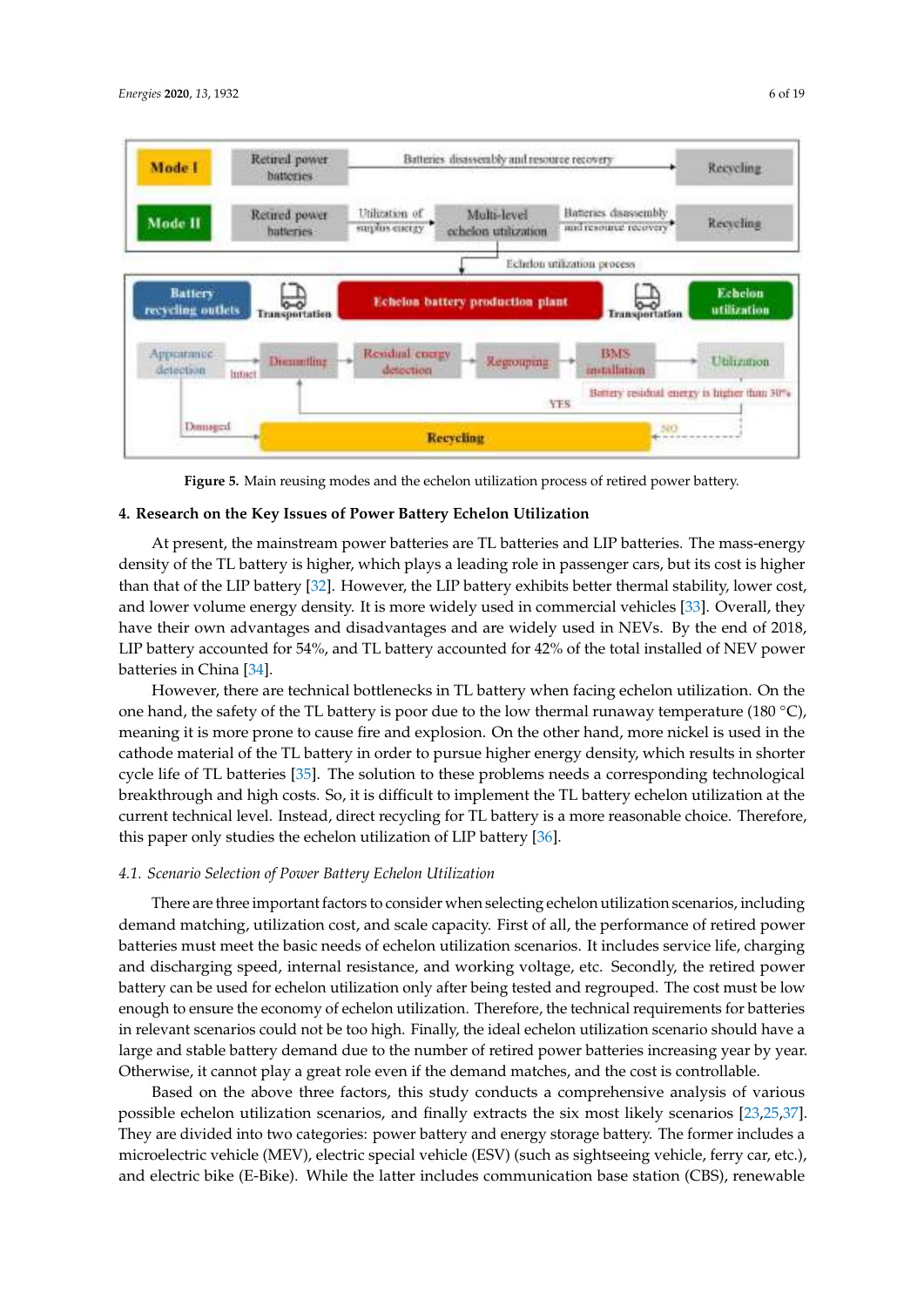<span id="page-6-0"></span>energy power station (REPS), and parallel micro-grid (PMG). Each of these scenarios has different battery use characteristics, presented in detail in Table [1.](#page-6-0)

|                                      |            | <b>Power Battery</b> |         | <b>Energy Storage Battery</b> |             |            |  |
|--------------------------------------|------------|----------------------|---------|-------------------------------|-------------|------------|--|
| <b>Echelon Utilization Scenarios</b> | <b>MEV</b> | ESV                  | E-Bike  | <b>CBS</b>                    | <b>REPS</b> | <b>PMS</b> |  |
| Depth of discharge                   | 80%        | 80%                  | $100\%$ | 80%                           | 80%         | 80%        |  |
| Cycle                                | 450        | 450                  | 180     | 600                           | 800         | 650        |  |
| Capacity (kWh)                       | 13.5       | 13.5                 |         | -                             | -           | -          |  |
| Current price $(\mathcal{E}/kWh)$    | 65         | 65                   | 90      | 31                            | 58          | 39         |  |

**Table 1.** The most likely echelon utilization scenarios and their battery use characteristics.

China's low-speed road vehicles, including MEV, ESV, and E-Bike, etc. listed in Table [1,](#page-6-0) mostly use lead-acid (LA) batteries nowadays. LA batteries have serious environmental pollution problems. At the same time, the energy density, cycle life, and other main indicators are far lower than LIP batteries, as shown in Table [2.](#page-6-1) But its main advantage is the low cost [\[38\]](#page-18-3). With the continuous growth of the power battery scale of NEVs, the retired LIP batteries can be completely used to replace the LA battery. The retired LIP batteries are not only with better performance and lower cost, but also meet the performance requirement is due to the similar power battery application scenario. Therefore, the replacement of LA batteries in low-speed road vehicles should be one of the best scenarios for the echelon utilization of retired power batteries.

**Table 2.** Performance comparison for different batteries.

<span id="page-6-1"></span>

| Performance             | I A       | LIP       | TI.         |
|-------------------------|-----------|-----------|-------------|
| Specific energy (mAh/g) | $40 - 70$ | 130–165   | $150 - 210$ |
| Cycle life (cycle)      | 400–800   | 2000–6000 | 800–2000    |

In addition, China currently has a wide range of demand for energy storage batteries. For example, the renewable energy power stations (photovoltaic power generation, wind power generation, etc.) in Table [1,](#page-6-0) the microgrid of the distributed independent power sources and communication base stations all have considerable demand for energy storage batteries. With the optimization of China's energy structure and the upgrading of information infrastructure, the demand scale of energy storage batteries will continue to expand. The new production of the energy storage battery to meet the demand will inevitably consume a lot of resources and bear high costs. Therefore, if the retired power battery of NEVs can be used for energy storage, it can not only fully accommodate the increasing number of retired power batteries, but also meet the growing demand for energy storage batteries. This will produce huge social benefits [\[39\]](#page-18-4). In fact, the electric vehicle itself is also regarded as a movable energy storage device. The power batteries have already been and will play the role of energy storage to a certain extent before retired.

As mentioned above, the retired battery can be used in a multi-level echelon in theory. That is to say, until the last remaining energy is exhausted, it can be repurposed from one echelon utilization scenario to the next echelon utilization scenario and so on. However, the switching of each echelon utilization scenario will produce certain costs, including battery purchase, detection, regrouping, and transportation, etc. Especially at present, echelon utilization technology is still in development, leading to the high cost of battery detection and regrouping. Thus, too many levels of echelon utilization will lead to high costs and reduce expected profits. So, the multi-level echelon utilization has no realistic possibility under the existing technology level.

For this reason, this paper only studies the echelon utilization scheme of one or two levels. In the two-level echelon utilization scheme, the power battery with a higher matching degree of battery demand is taken as the first level, and the energy storage battery is taken as the second level. Note that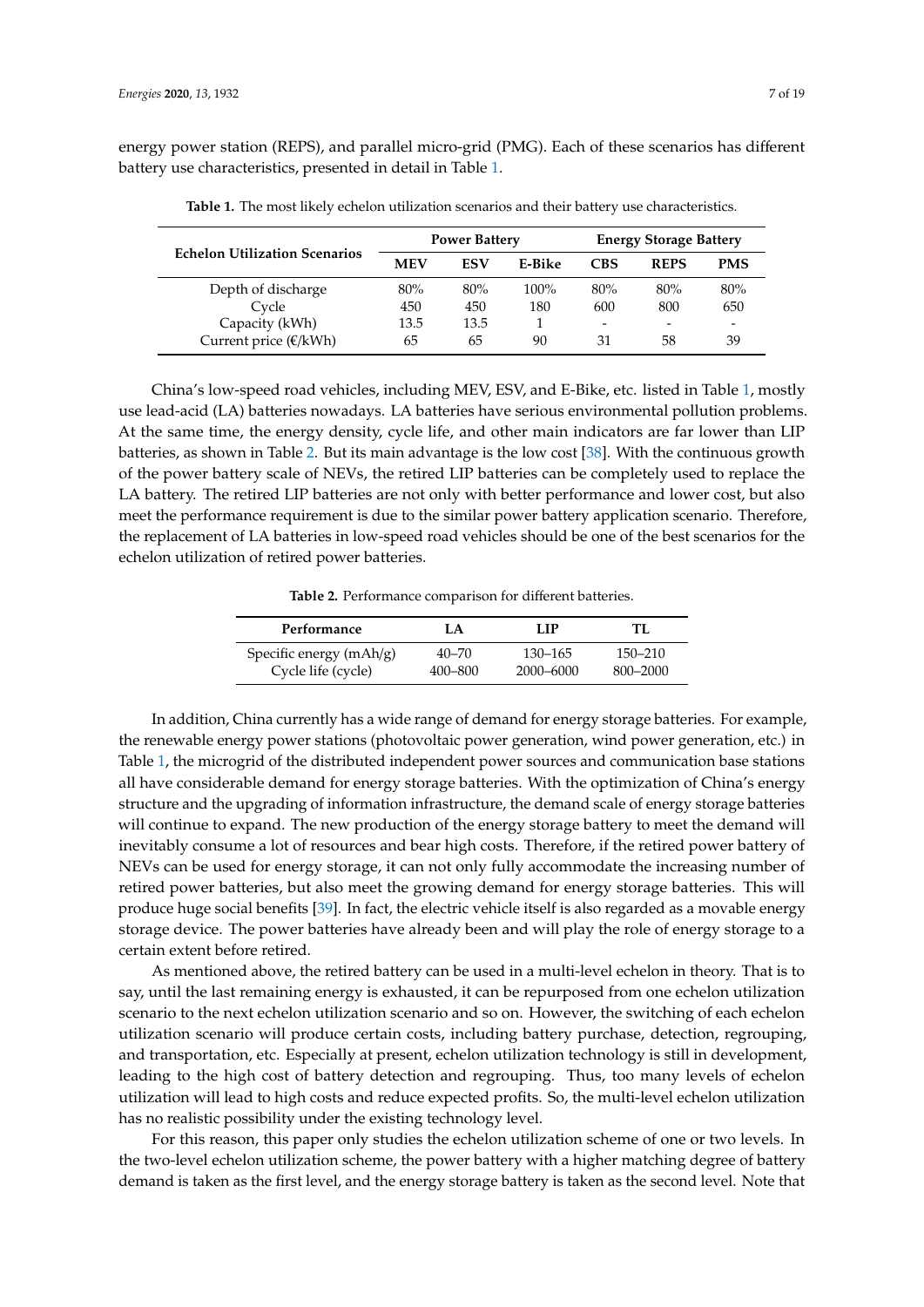the use of E-Bike as the first link is not considered because it is relatively scattered, and the single-car battery load is small. Therefore, six primary application schemes and six two-level application schemes are determined as the research objects, as shown in Table [3.](#page-7-0)

<span id="page-7-0"></span>

|                                    |     |             |     |   | Primary Echelon Utilization Scheme Two-level Echelon Utilization Scheme |  |    |         |    |       |              |              |
|------------------------------------|-----|-------------|-----|---|-------------------------------------------------------------------------|--|----|---------|----|-------|--------------|--------------|
| <b>Echelon Utilization Schemes</b> | F-1 | $F-2$       | F-3 |   | F-4 F-5 F-6 S-1 S-2 S-3                                                 |  |    |         |    | $S-4$ | $S-5$        | $S-6$        |
| <b>MEV</b>                         | X   |             |     |   |                                                                         |  | X  | $X$ $X$ |    |       |              |              |
| <b>ESV</b>                         |     | $\mathbf x$ |     |   |                                                                         |  |    |         |    | X     | $\mathbf{x}$ | $\mathbf{x}$ |
| E-Bike                             |     |             | X   |   |                                                                         |  |    |         |    |       |              |              |
| <b>CBS</b>                         |     |             |     | X |                                                                         |  | XX |         |    | XX    |              |              |
| <b>REPS</b>                        |     |             |     |   | X                                                                       |  |    | XX      |    |       | XX           |              |
| PMG                                |     |             |     |   |                                                                         |  |    |         | XX |       |              |              |

**Table 3.** Echelon utilization schemes of retired power battery.

Note: "X" represents the first-level echelon utilization; "XX" represents the second-level echelon utilization.

#### *4.2. Economic Benefit Analysis of Power Battery Echelon Utilization*

# 4.2.1. Economic Benefit Evaluation Model of Echelon Utilization

In order to evaluate the economic benefits and influencing factors of different echelon utilization schemes, this paper constructs an evaluation model of echelon utilization economic benefits, as shown in Figure [6.](#page-7-1) There are two key assumptions in this model. First, this study assumes that there are enterprises with enough technology and capital to complete the corresponding work in each link of echelon utilization. This paper only studies the overall cost and benefit of the whole process from the perspective of the industrial chain. However, as for which specific enterprises complete which link of work, and the benefit distribution of enterprises with different roles is not in the scope of this study. Second, in order to simplify the calculation, the battery capacity retention rate is used to measure the overall performance of the battery and the only judgment condition of battery state of health, service life, and whether it should be transferred to the next link [\[40](#page-18-5)[,41\]](#page-18-6).

<span id="page-7-1"></span>

**Figure 6.** Block diagram of economic benefit evaluation model for the echelon utilization of retired power battery.

The time point of decommissioning of the battery from the whole vehicle and the judgment condition of the ultimate scrapping are all expressed by battery performance; therefore, all expressions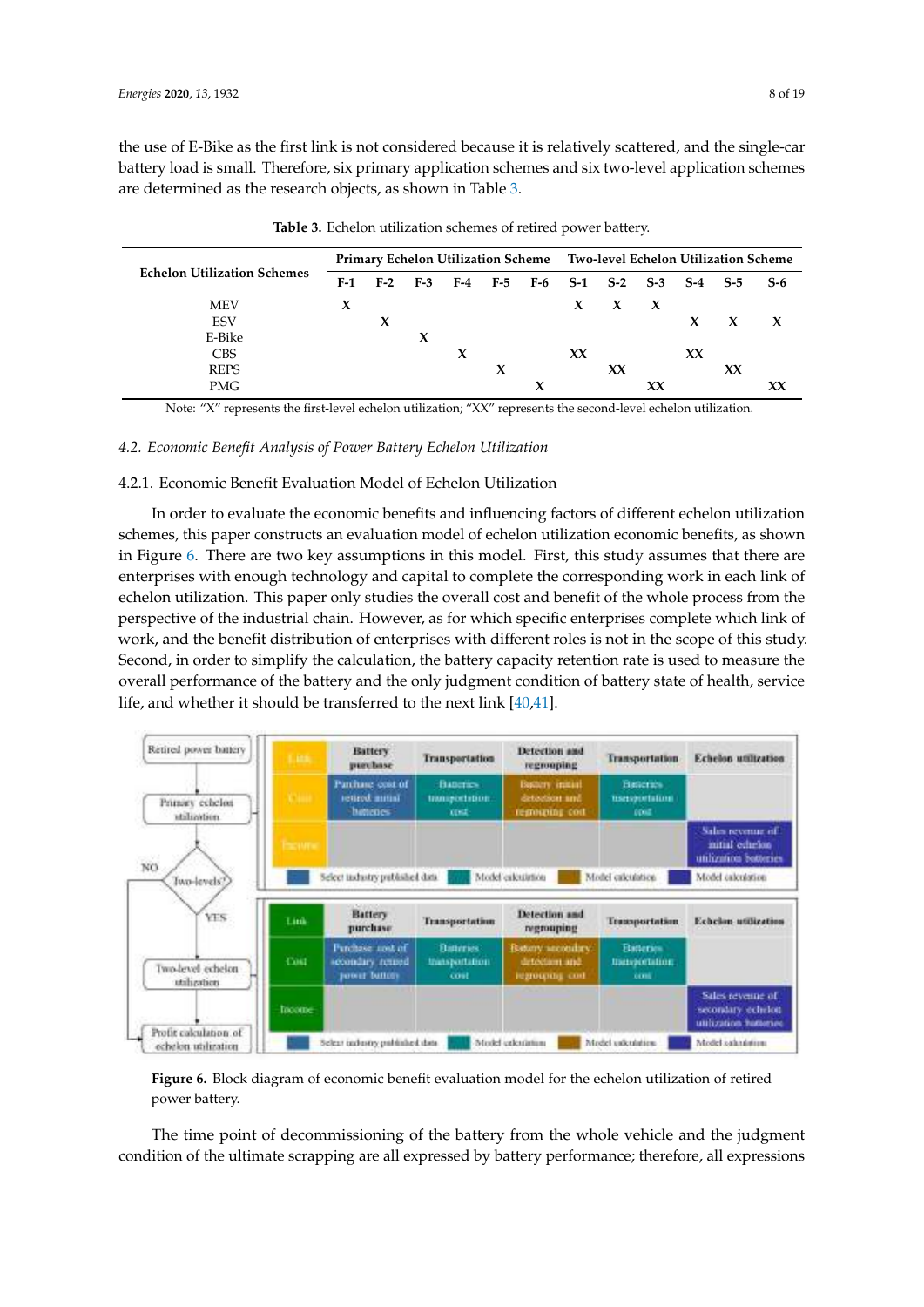related to the battery service life are also unified to the form of capacity retention rate in the process of model calculation. The specific definition of the capacity retention rate is shown in Equation (2).

$$
Battery capacity retention rate = \frac{C_l}{C_{new}}
$$
 (2)

where the  $C_l$  represents the battery capacity after *l* cycles, and  $C_{new}$  indicates the nominal capacity of the new power battery.

With the use of the battery, the capacity retention rate will continue to decline. The capacity decay rate  $(\eta)$  of each cycle is defined as the impact of the new charge-discharge cycle on the battery performance. The specific calculation is as follows:

 $\mathbf{1}$ 

$$
q = \frac{C_{l+1}}{C_l} \tag{3}
$$

where  $C_{l+1}$  indicates the battery capacity after  $l + 1$  cycle.

According to the study conducted by Schuster, the battery capacity retention rate can be approximately considered constant before the battery performance drop to the capacity diving point [\[41\]](#page-18-6). The capacity retention rate can be calculated using the capacity decay rate  $(\eta)$  and cycles as follows:

$$
Buttery capacity retention rate = \eta^l
$$
\n(4)

<span id="page-8-0"></span>And the battery capacity retention rate would be different due to the depth of discharge (DOD) under the use condition. According to the three DOD corresponding to the six application scenarios as abovementioned, different  $\eta$  values are used to calculate the life of the echelon utilization battery, as shown in Table [4.](#page-8-0)

**DOD Capacity Decay Rate** η 60% 99.98% 80% 99.97% 100% 99.96%

**Table 4.** Capacity decay rates under different depth of discharge (DOD).

As shown in Figure [6,](#page-7-1) the costs incurred in the process of echelon utilization mainly include the purchase and transportation costs of retired batteries as well, as the costs of echelon utilization battery detection and regrouping. The revenue comes from battery sales revenue [\[42\]](#page-18-7). It should be noted that the cost of each link is different due to the difference in battery performance in primary and secondary echelon utilization. As abovementioned, the echelon utilization profit can be calculated by the total revenue and expenditure, as shown in Equation (5). In order to make the results as broadly applicable as possible, the cost, revenue, and profit are all in term of  $\epsilon/kWh$  in this study. Note that the study converts RMB to Euro at the 2019 exchange rate.

$$
P_c = \sum_{i=1}^{N} (SR_e - C_{p1} - C_{tr} - C_r)
$$
\n(5)

where the *P<sup>c</sup>* is the profit of echelon utilization; *SR<sup>e</sup>* represents the sales revenue of echelon utilization batteries;  $C_{p1}$  indicates the purchase cost of retired batteries;  $C_{tr}$  is the batteries transportation cost; *Cr* indicates the cost of battery detection and regrouping.

For the sales revenue of the echelon utilization battery: there are two calculation methods. The first method is based on the residual capacity of the retired LIP battery. It calculates profits according to the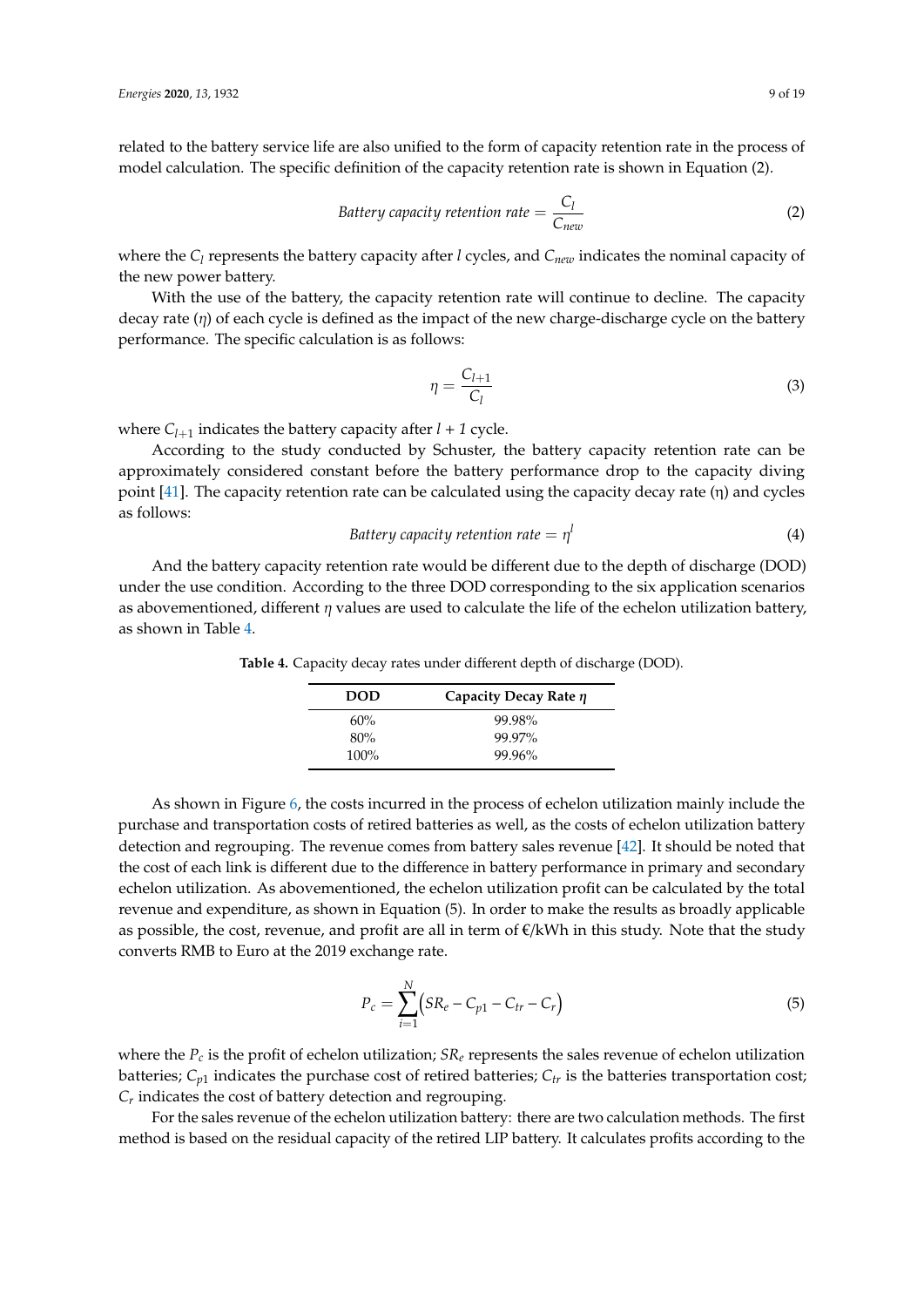discount coefficient on the basis of the new battery price [\[37\]](#page-18-2). The specific calculation is Equation (6) as follows:

$$
SR_e = \frac{P_{new} \cdot TO_{retired}}{TO_{new} \cdot DR}
$$
 (6)

where the  $P_{new}$  is the price of new LIP battery;  $TO_{new}$  represents a nominal capacity of the LIP battery; *TOretired* indicates the capacity of LIP battery after decommissioning; *DR* is the discount coefficient [\[37\]](#page-18-2).

The second method is based on the price of the new LA battery and the different cycle life of the two batteries. The specific calculation is Equation (7) as follows:

$$
SR_e = \frac{P_{qs} \cdot L_{qs}}{L_{Li}} \tag{7}
$$

where the *Pqs* is the price of the replaced LA battery in the echelon utilization scenario; *Lqs* represents LA battery cycle life; *LLi* indicates the cycle life of retired LIP power battery.

Finally, the lower one in the calculation results of Equations (6) and (7) is taken as the battery sales price, which is more likely to be accepted by the demander of the echelon utilization scenario, as shown in Equation (8):

$$
SR_b = min\left\{\frac{P_{new} \cdot TO_{retired}}{TO_{new} \cdot DR}, \frac{P_{qs} \cdot L_{qs}}{L_{Li}}\right\}
$$
(8)

Purchase cost of retired battery: when the LIP battery is retired from the vehicle, the capacity retention rate is 80%. Its value is taken from the industry average data, about 13.4  $\mathcal{E}/kWh$  [\[10\]](#page-16-8).

Battery transportation cost: in this study, only the use cost of freight cars is included, and the cost of vehicle purchase and depreciation is not considered. In order to minimize the cost, trucks with different carrying capacity will be selected according to different transportation needs. In addition, the transportation process is divided into two types according to the distance, including intercity transportation and trans provincial transportation. In this study, the average distances of the two types of transportation are 50 km and 500 km, respectively. Most of the echelon utilization scenarios are short-distance intercity transportation. Only when retired batteries are applied to renewable energy power stations and large-scale communication base stations, can long-distance trans provincial transportation be considered [\[43\]](#page-18-8). According to the current use of freight in China, the cost of intercity transportation and trans provincial transportation can be calculated, as shown in Equation (9):

$$
\begin{cases}\nC_t^{intercity} = 0.00052 \cdot D \\
C_t^{trans}\text{ }provincial} = 0.000077 \cdot D\n\end{cases} \tag{9}
$$

where the  $C_t^{intercity}$ *t*<sup>*thercity*</sup> is the intercity transportation cost;  $C_t^{trans~provincial}$ *t* represents trans provincial transportation cost; *D* indicates the transportation distance.

Detection and regrouping cost: as echelon utilization is still in the exploration and preliminary stage, there is no open direct cost data available. Based on the operation cost of the existing battery treatment plant, this study estimates the detection and regrouping cost of the battery through cost apportionment methods. Considering the different technical difficulties of the different echelon utilization scenarios, the scenario correction coefficient is added to modify the echelon utilization calculation model developed by the National Renewable Energy Laboratory (NREL) [\[43\]](#page-18-8), as shown in Equation (10):

$$
C_r = C_{factory} \cdot CF/Q \tag{10}
$$

where the *C*<sub>*factory*</sub> is the enterprise detection and regrouping cost of echelon utilization, including fixed asset cost and labor cost; *CF* represents the correction coefficient of battery detection and group cost in different echelon utilization scenarios which is related to the processing difficulty and time [\[37\]](#page-18-2); *Q* indicates the annual production of echelon battery.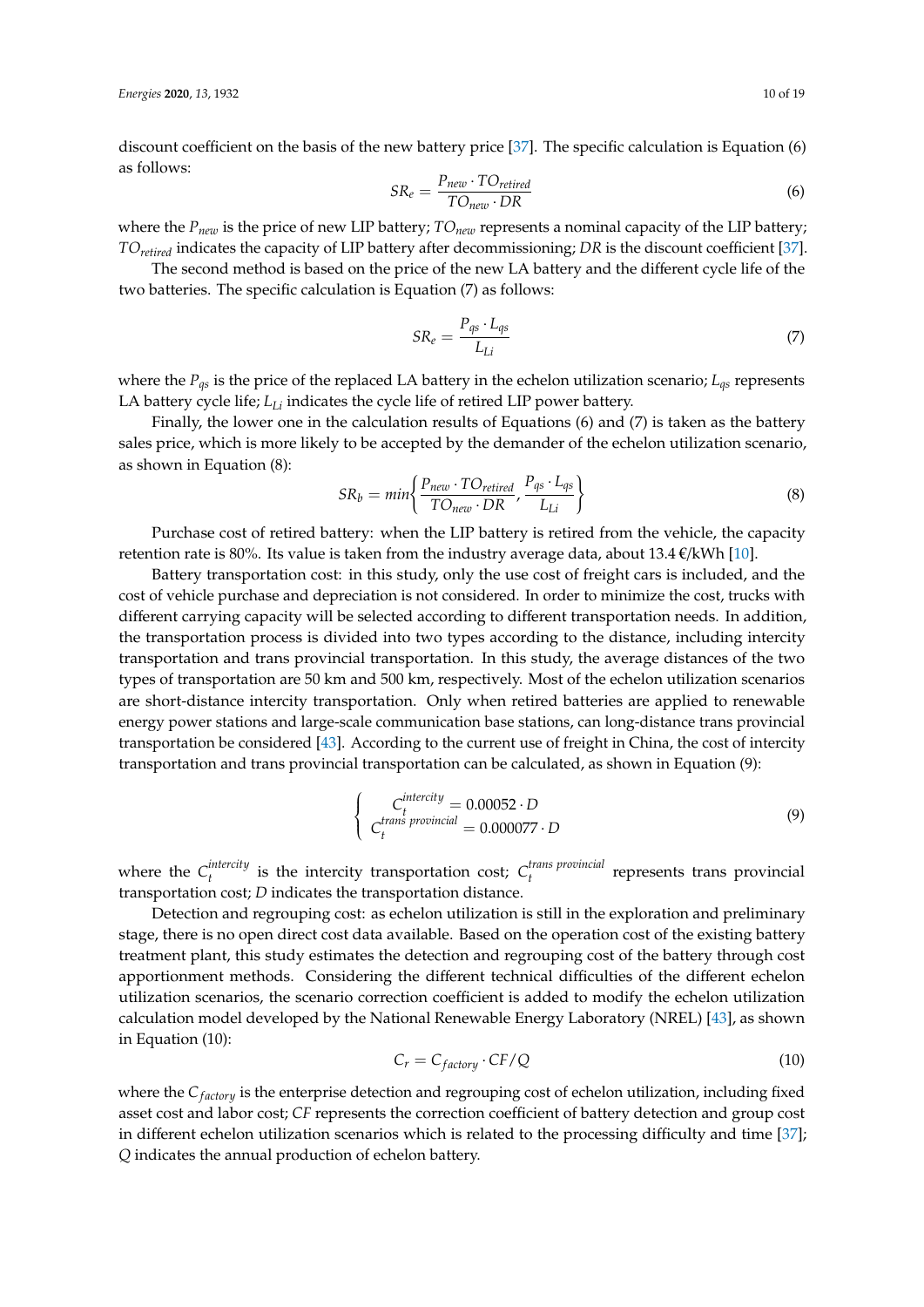#### 4.2.2. Economic Benefit Analysis of Echelon Utilization

Based on the evaluation model, the benefits of the echelon utilization of various schemes are calculated, and the results are shown in Figure [7.](#page-10-0) Firstly, it can be seen that most of the schemes of primary and secondary echelon utilization can achieve positive benefits. It shows that if the relevant industrial chain is coordinated, the echelon utilization of retired power battery is profitable. Then the cost of using power battery for BEVs is leveraged by echelon utilization [\[20\]](#page-17-8). With the development of battery detecting and regrouping technology, the benefits of echelon utilization are expected to expand in the future further. In addition, only LIP battery has the technical feasibility of echelon utilization, which also means that echelon utilization is expected to further increase the cost advantage of LIP battery comparing to TL battery.

<span id="page-10-0"></span>

**Figure 7.** Comparison of economic benefits of the different echelon utilization schemes.

Second, compared with the three scenarios of power battery replacement in the primary scheme, the profits of all the secondary schemes are lower. It can be explained that the increase in echelon utilization levels will lead to the decrease of echelon utilization income. Meanwhile, this shows that it is reasonable to study only the primary and secondary schemes in this paper. In a word, multi-level echelon utilization is only a theoretical concept at present. Hence, more attention should be paid to the development of the first level echelon utilization scheme in industrial practice in the future. Moreover, the two-level scheme should be properly considered according to the urgency of the scene demand.

Third, the performance matching of different batteries has a significant impact on the benefits of echelon utilization. From the analysis of the primary echelon utilization scheme, it can be seen that the echelon utilization scenario based on the power battery for transportation purposes can achieve greater benefits, with the maximum profit of 30.21  $\epsilon/kWh$ . While there are echelon utilization scenarios for energy storage, only the renewable energy power station can achieve positive benefits. Its profit level is far lower than the power battery scheme. This is mainly due to the difference in performance requirements between the power battery and the energy storage battery. That is to say that the retired batteries of NEVs that were originally used as power batteries are more suitable to continue to be used as low-performance power batteries. If it is to be used as the energy storage battery, the processing cost of the battery will be much higher, making it difficult to make profits. Of course, the battery design of NEVs is only based on the requirement of the power system itself at present without considering the potential echelon utilization in the future, especially for energy storage scenarios [\[44](#page-18-9)[–46\]](#page-18-10). Thus, if the performance requirements of the energy storage battery are properly considered at the beginning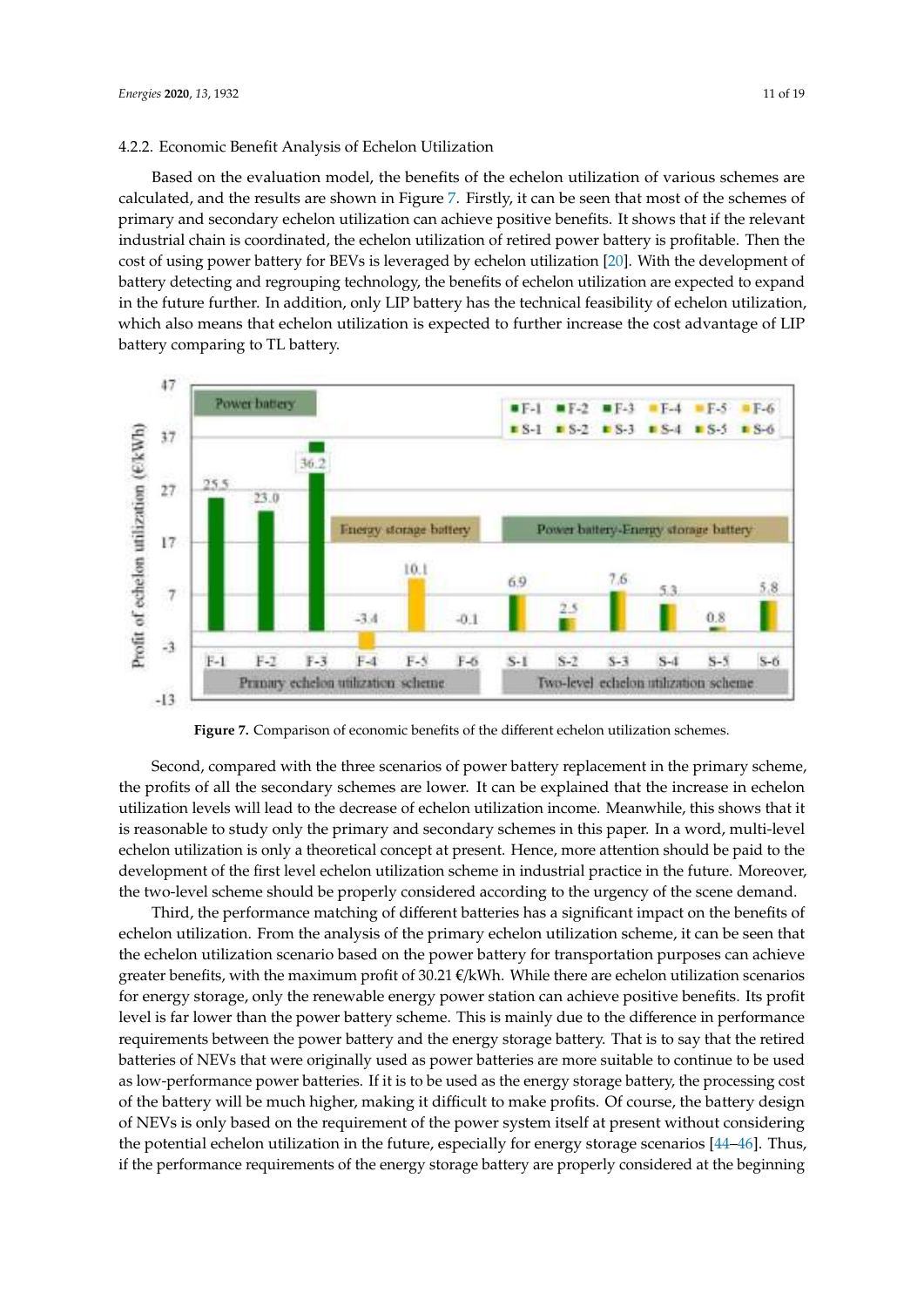of the battery design, the evaluation results may be significantly different. This is also an important decision-making factor for relevant enterprises to consider seriously.

Generally speaking, E-Bike is the application scenario with the highest profit from echelon utilization at present. However, the demand for retired batteries of E-Bike is limited, and urban regulatory policies are being tightened continuously. It is expected that the follow-up market scale will not be able to grow significantly and cannot accommodate the increasing number of retired power batteries of NEVs. At the same time, microelectric vehicles, commonly known as low-speed electric vehicles, have not been officially recognized by the Chinese government. Therefore, the electric-special vehicle may be the most feasible entry point for automobile enterprises to try to use battery echelons in the near future. In the long run, although the benefits of energy storage scenarios such as renewable energy power stations are relatively low, there is a very broad further market. Especially, China has made the strategic goal of building a low-carbon society and low-carbon industry. China needs a large number of energy storage batteries, which will play an important role in reducing clean power waste and optimizing the balance of power grid urgently. In this sense, the echelon utilization of energy storage scenarios may have more market potential in the future. [\[37\]](#page-18-2).

# **5. Research on the Recycling Value of Power Battery**

The recycling of power battery mainly includes the process of dismantling, crushing, repairing, and smelting. Its purpose is to realize the recycling of resources on the basis of eliminating environmental pollution and potential safety hazards [\[47\]](#page-18-11). The recovery and utilization of battery materials, especially metals such as lithium, nickel, and cobalt, could also generate certain economic benefits [\[48\]](#page-18-12). Considering that  $\text{Ni}_{0.5}\text{Co}_{0.2}\text{Mn}_{0.3}$  (NCM523) lithium battery is the most recently retired TL battery, this paper analyzes the recycling value of LIP power battery and TL battery NCM523.

In this paper, the economic benefit evaluation model of power battery recycling is built. It can be seen in Figure [8](#page-11-0) for details.

<span id="page-11-0"></span>

**Figure 8.** Block diagram of the economic benefit evaluation model for battery recycling.

As shown in Figure [8,](#page-11-0) the cost of the recycling process mainly includes purchase, transportation, and dismantling cost of the retired batteries (including the two situations of direct retirement from the NEVs or retirement after echelon utilization), and the revenue mainly comes from the sale of the recovered materials [\[42\]](#page-18-7). Therefore, the economic benefits of recycling can be calculated by Equation (11):

$$
P_r = SR_r - C_{p2} - C_{dr} - C_{tr}
$$
\n(11)

where the  $P_r$  is the profit of recycling; SR<sub>r</sub> represents the sales revenue of battery recycling resources;  $C_{p2}$ indicates the battery purchase cost; *Cdr* represents battery dismantling and recovery cost; *Ctr* indicates battery transportation cost.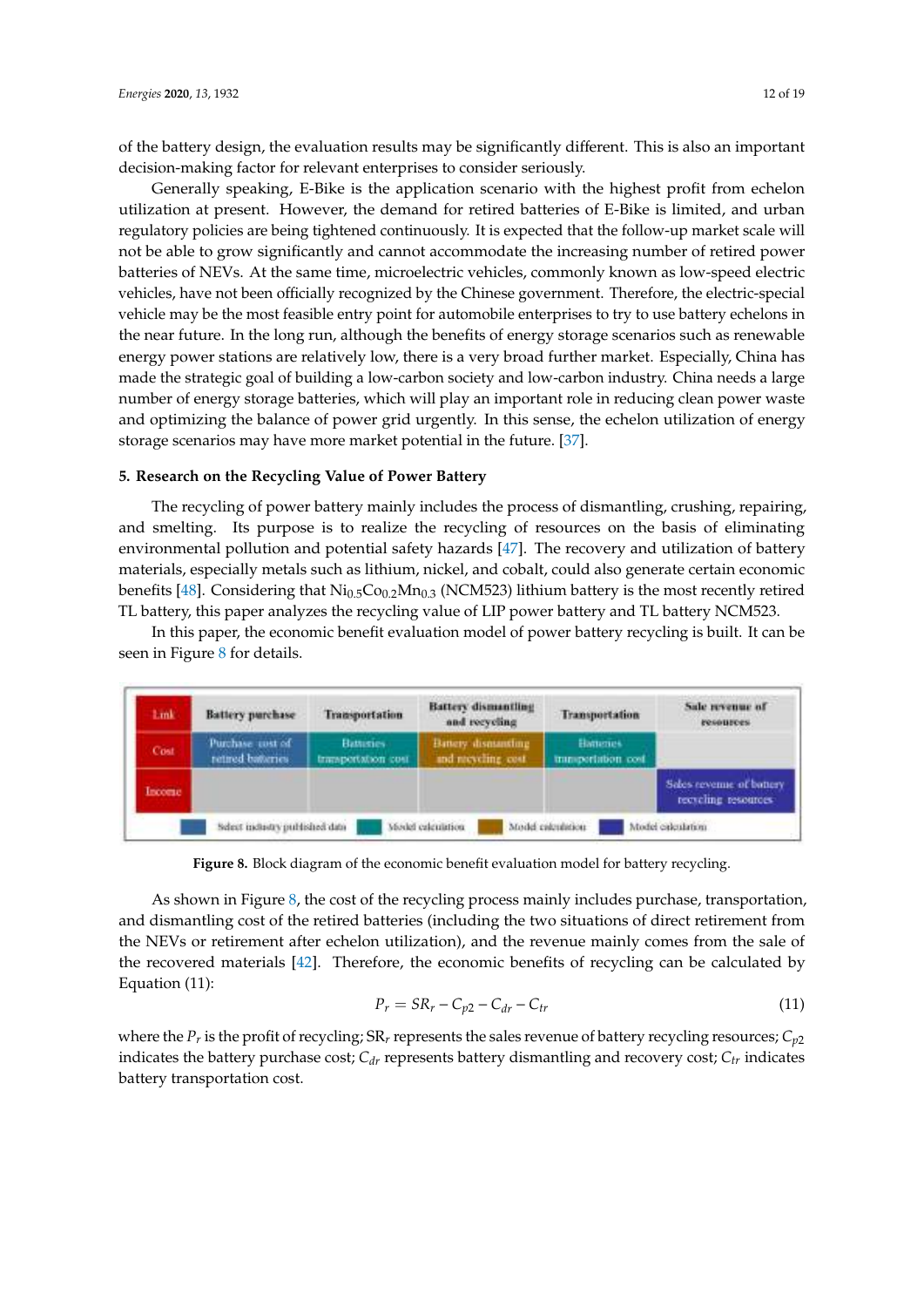The sales revenue of battery recycling resources is mainly from the sales of lithium, cobalt, nickel, and other metal materials. It is assumed that all recovered metal materials can be fully reused. The calculation equation is as follows:

$$
C_{p2} = \sum_{j} (P_j \cdot Q_j \cdot RR_j)
$$
 (12)

where the  $P_j$  is the price of the metal *j*, note that the price of various metals in 2018 is taken in this paper, as shown in Table [5](#page-12-0) [\[10\]](#page-16-8); Q*<sup>j</sup>* represents the recyclable amount of the metal *j* in retired batteries per kWh; *RR<sup>j</sup>* represents the recovery rate of the metal *j*, which is determined by the current recovery technology, as shown in Table [5](#page-12-0) [\[10\]](#page-16-8).

<span id="page-12-0"></span>**Table 5.** Average market price and recovery rate of raw metal materials for power battery (2018).

| Element Type                                   | Lithium | Cobalt  | Nickel | Manganese | Aluminum |
|------------------------------------------------|---------|---------|--------|-----------|----------|
| Average price $(\mathbf{\epsilon}/\mathbf{t})$ | 117.828 | 771.769 | 3600   | 1858      | 1845     |
| Recovery rate                                  | 85%     | 98%     | 98%    | 98%       | 90%      |

Retired battery purchase cost: the initial purchase cost of the retired LIP battery is the same as that of the echelon utilization analysis, referring to the average industry price. As for the battery after echelon utilization (LIP battery), this paper assumes that the repurchase cost will be greatly reduced when recycling due to the large performance degradation. This paper takes the average price of the industry, about 3.87  $\mathcal{E}/kWh$  [\[10\]](#page-16-8). However, for the TL battery with high energy density and metal resources, this paper assumes that the purchase cost of TL battery to LIP battery is proportional to the price ratio of the new batteries.

Cost of battery dismantling and recycling: the wet recovery method is widely used in the industry at present. This method extracts the required metal materials after soaking the cathode materials with chemical reagents. According to the current technical level, the cost of dismantling and recovering the LIP battery is about 7.55  $\epsilon$ /kWh, and the cost of recovery of the TL battery (NCM523) is about 12.58 €/kWh [\[15\]](#page-17-3).

Battery transportation cost: only intercity transportation is considered because dismantling and recycling enterprises would be near the power battery recovery areas generally. At the same time, its calculation method is the same as that in the echelon utilization model.

Based on the above model, the TL (NCM523) battery and the LIP battery are calculated. Among them, the TL (NCM523) battery is analyzed in terms of the abovementioned mode I (recycling directly after retirement), while the LIP battery is analyzed in terms of mode I and mode II (recycling after echelon utilization). The evaluation results of battery recycling are shown in Figure [9.](#page-12-1)

<span id="page-12-1"></span>

**Figure 9.** Analysis of the economic benefits of recycling of the retired power battery.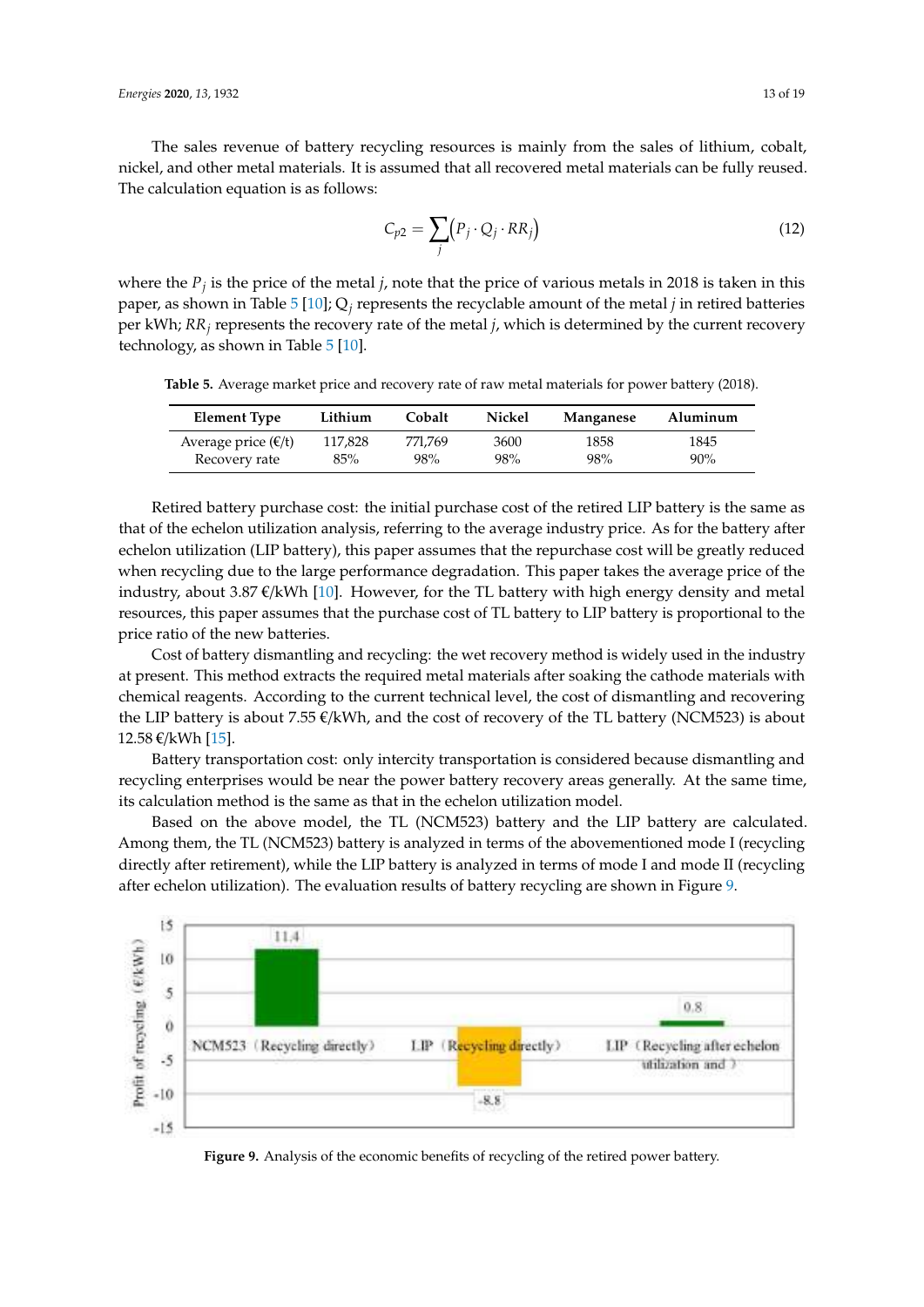It can be seen from the figure that the TL battery (NCM523) has a high recycling income with a profit of about 11.41  $\epsilon$ /kWh, which is mainly due to the large number of metal materials contained

in the TL (NCM523) battery. However, due to the low value of reusable materials, if the LIP battery is recycled directly, it will cause a loss of 8.77  $\epsilon$ /kWh. If the government begins to implement the mandatory recycling of retired power batteries, the loss will become an additional cost for enterprises. However, if the LIP battery is first used in echelon utilization and then disassembled for recycling, the profit of 0.79 €/kWh from battery recycling can be realized. It is equivalent to reduce the use cost of LIP battery when recycling after echelon utilization.

# **6. Overall Analysis of Retired Power Battery Reusing**

The following is an analysis of the overall economic benefits of the power battery reusing of NEVs. Meanwhile, a comparative analysis of the use economy of TL (NCM523) battery and LIP battery from the perspective of industrial concerns is conducted.

According to the industry average data, the selling prices of TL battery (NCM523) and LIP battery are 155 €/kWh and 129 €/kWh at present, respectively [\[34\]](#page-17-20). Combined with the above economic benefit evaluation results of echelon utilization and recycling, the use costs of two power batteries in NEVs can be calculated. Note that the use cost represents that enterprises need to pay for the use of the power battery. The specific calculation equation is as follows:

$$
P_u = P_p - P_c - P_r \tag{13}
$$

where the  $P_u$  indicates the cost of using the battery;  $P_p$  represents the original battery price;  $P_c$  indicates the profit of the echelon utilization of retired power battery. Note that the profit is zero if echelon utilization is not carried out;  $P_r$  represents the profit of recycling of retired power batteries.

The specific calculation results are shown in Figure [10.](#page-14-0) For the LIP battery, if it is recycled directly, its cost will increase. However, if the echelon utilization with the appropriate scenario is implemented (Figure [10](#page-14-0) shows the minimum benefit in the low-performance power battery scenario, which is the electric special vehicle scenario), the use cost of the LIP battery will be significantly reduced to  $105.3 \, \epsilon$ /kWh. Thus, the best reusing mode is to carry out primary echelon utilization and then recycle for the LIP power battery.

The list in Figure [10](#page-14-0) shows the change of the use cost of the TL (NCM523) battery and the LIP battery in different reusing modes relative to the original price of the TL (NCM523) battery. It can be found that the use cost of the LIP battery recycling directly is  $5.5 \in \mathcal{K}$ Wh, or 3.9% lower than that of the TL (NCM523) battery. Nevertheless, it weakens the cost advantage of the original LIP battery compared with the TL (NCM523) battery. Instead, the use cost of the LIP battery after echelon utilization and recycling could be 38.2 €/kWh lower than the TL (NCM523) battery, or about 27%. There is a 23.1% cost reduction potential for the echelon utilization of the LIP battery if regulations mandate battery recycling. This will improve the cost competitiveness of the LIP battery further. However, there is no feasible technical scheme for the echelon utilization of the TL battery at present. If we can make a breakthrough in this aspect in the future, it may improve the cost-effectiveness of the TL battery significantly.

According to the technological roadmap for energy-saving and new energy vehicles in China, the industry-wide unit cost of a battery pack will be reduced to 104  $\epsilon$ /kWh in 2025 and 73  $\epsilon$ /kWh in 2030 [\[9\]](#page-16-7). In this paper, we assume that the price of the LIP battery is the same as the technological roadmap. The price of the TL battery is assumed that the degree of reduction is the same as that of LIP battery, as the technological roadmap suggested. Moreover, there is no available cost data for the battery reusing technological progress. The dismantling and recycling techniques for recycling and detection and regrouping techniques for echelon utilization are assumed to keep constant. The transportation cost in reusing is assumed to be constant. The other costs are assumed to be proportional to the battery prices.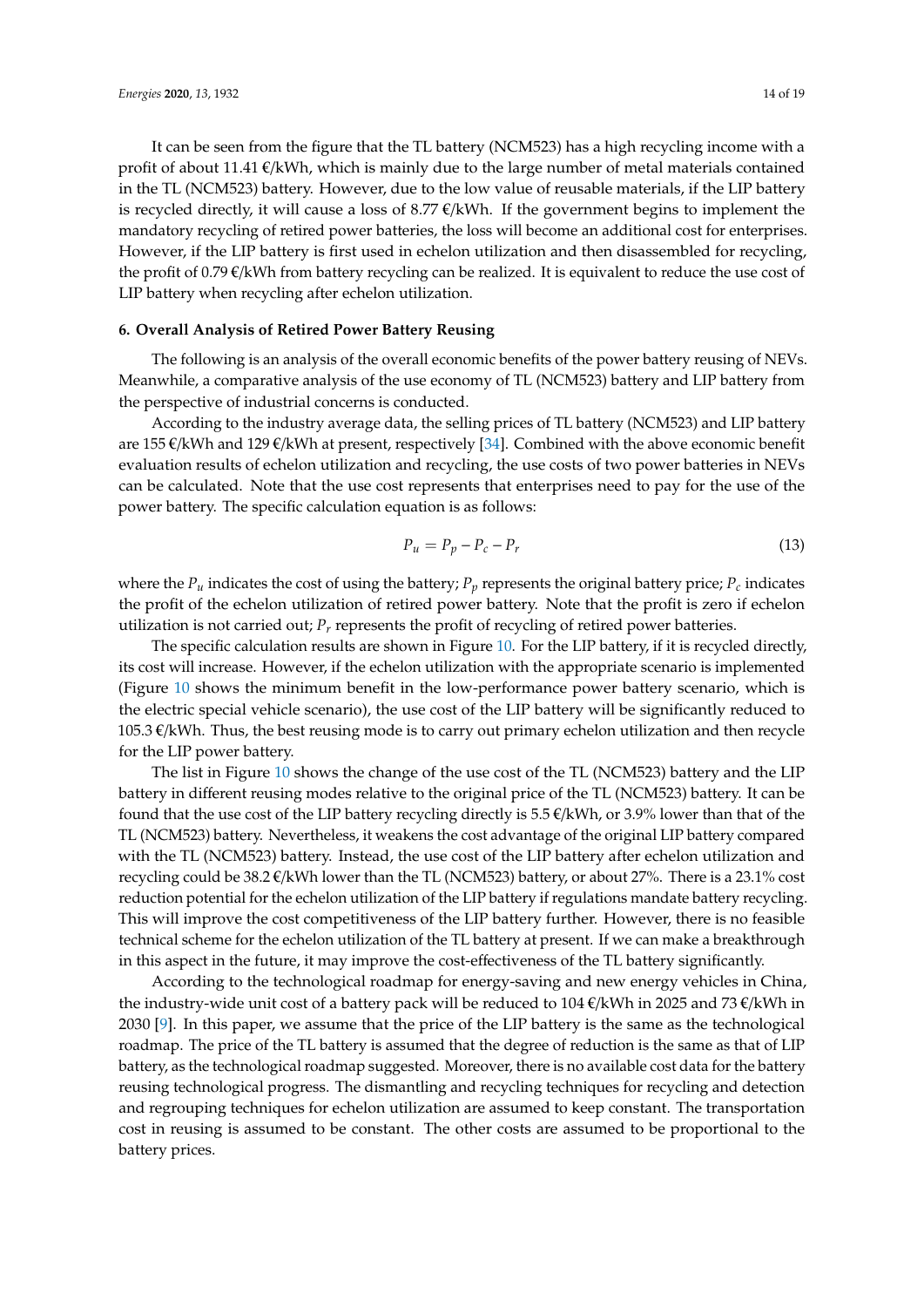<span id="page-14-0"></span>

**Figure 10.** Comparison of use costs of NCM523 battery and LIP battery.

Therefore, according to the abovementioned assumptions, the use costs of the TL and LIP batteries could be predicted, as shown in Figure [11.](#page-14-1) It could be seen that the use costs of power batteries are decreased with the battery prices decreased regardless of the varieties of batteries. The TL battery could reduce to 89.1 €/kWh in 2030 by recycling directly. The LIP battery could reduce to 72.5 €/kWh in 2030 by recycling after echelon utilization. It should be noted that the extent of reduction of the use cost of TL batteries is more than that of the LIP battery due to the assumption that the reusing technical progress cost is constant. In fact, the cost of recycling technology reduces with the development of technology gradually, so the use cost of the LIP battery will be relatively lower than the TL battery.

<span id="page-14-1"></span>

**Figure 11.** The use costs of different power batteries with the battery prices decreased.

# **7. Policy Suggestion**

Based on the research and evaluation of the critical issues in the reusing of retired power batteries, this paper proposes some policy suggestions for the government and enterprises. First, China is about to usher in the peak period of retired power batteries, and mandatory recycling is imminent by the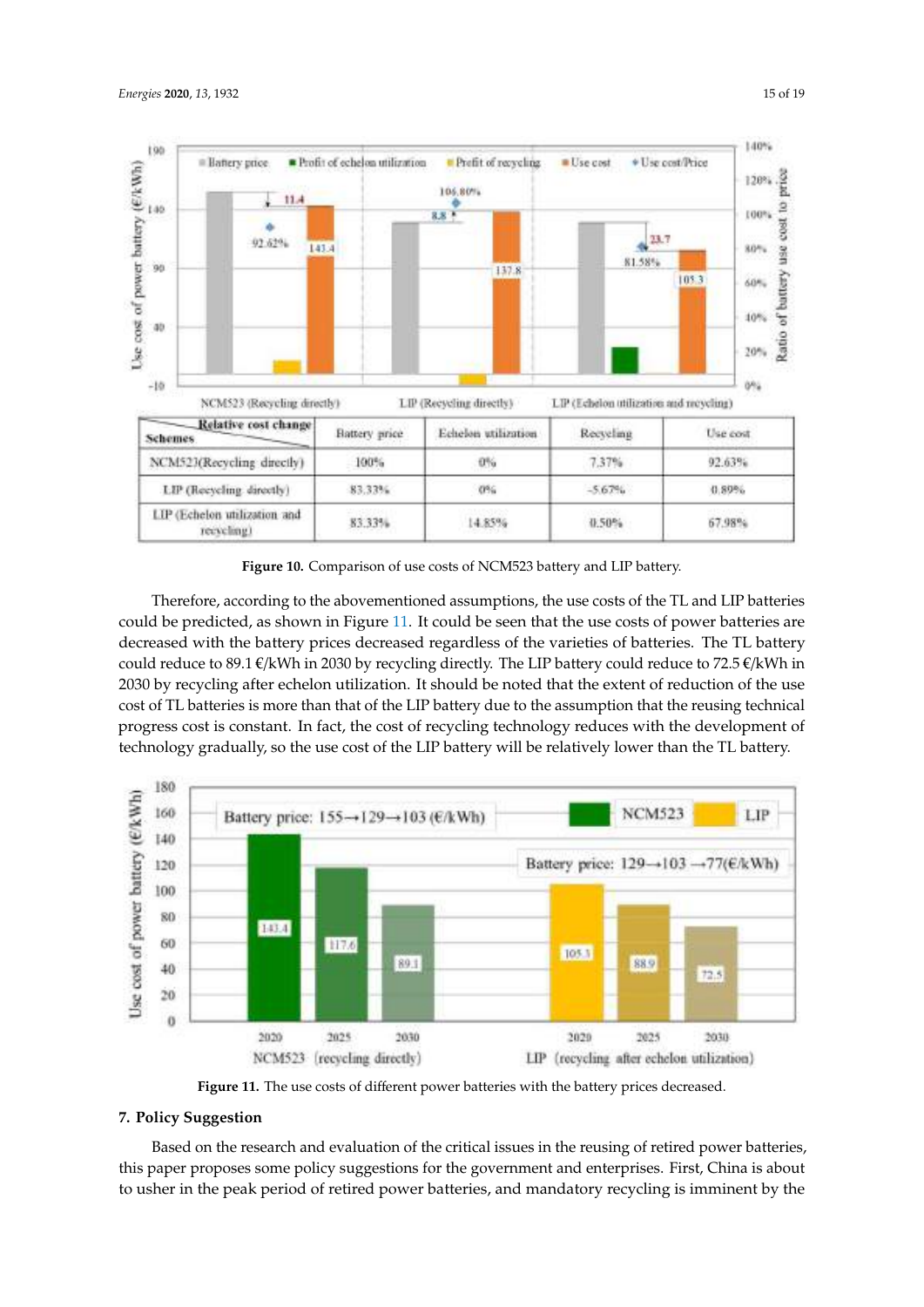government. The relevant enterprises should make arrangements and preparations in advance so as to meet the regulations. Second, while multi-level echelon utilization is practical in theory, it is not economically feasible at present. In the industrial practice, more attention should be paid to the first level of echelon utilization in the future. At the same time, the two-level echelon utilization scheme should be considered properly according to the urgency of the scene demand. Third, the feasibility and profit of the echelon utilization are highly dependent on the requirements of battery performance at each utilization stage, implying the importance of performance matching. Thus, special consideration should be given to the huge market potential of energy storage in China. Besides, the future design of NEV power batteries may need to give due consideration to the performance requirements of the energy storage battery. Finally, the TL battery can only be recycled directly, while the LIP battery is suitable for echelon utilization and recycling at present. This would further improve the cost advantage of the lithium iron phosphate battery. Therefore, automotive enterprises should manage the power battery from the perspective of the whole life cycle to achieve the lowest use cost.

Looking forward to the future, it is imperative to reuse the retired power battery of NEVs. With the decrease of the battery price and the maturity of the reusing technology, the revenue from the reuse of retired power battery will be further improved. The government and related enterprises should increase the research of battery materials and recycling technology so as to reduce the price of batteries and the cost of recycling. Besides, the use cost of the LIP after reusing is lower than TL batteries; the enterprise should make it a key factor in determining the power battery technology route in the future.

#### **8. Conclusions and Limitation**

This paper aims to reveal the critical issues for power battery reusing of NEVs in China by the strategic value analysis and building the economic benefit model. Based on the results and discussion, some conclusions could be drawn:

- 1. Power battery reusing has three aspects strategic values such as protecting the environment and eliminating potential safety problems of retired power batteries, realizing resource recovery and reducing the risk of battery material supply and reducing the use cost of power battery and then improving the competitiveness of NEVs.
- 2. The echelon utilization of retired LIP batteries would be profitable if the relevant industry chain could be coordinated. The primary echelon utilization of retired LIP could obtain the maximum profit in the E-Bike application scenario of 30.21 €/kWh. While the profits of two-level echelon utilization are relatively lower. Thus, more attention should be paid to the first level echelon utilization in the future.
- 3. The TL battery (NCM523) has a high recycling income with a profit of about 11.41  $\epsilon/kWh$ , while the LIP battery is recycled directly, causing a loss of 8.77 €/kWh for LIP recycling directly. Instead, if the LIP battery is first used in echelon utilization and then disassembled for recycling, the profit of 0.79 €/kWh from battery recycling can be realized.
- 4. The use cost of the LIP battery after echelon utilization and recycling could be  $38.2 \text{ }\epsilon/\text{kWh}$  lower than the TL (NCM523) battery recycling directly. This would further improve the cost advantage of the lithium iron phosphate battery. Hence, the best reusing mode for the TL battery is recycling directly, while the LIP battery is suitable for echelon utilization and recycling at present.
- 5. The use costs of power batteries are decreased, with the battery prices decreased regardless of the varieties of batteries. The TL battery could reduce to 89.1  $\epsilon/kWh$  in 2030 by recycling directly. The LIP battery could reduce to  $72.5 \, \text{C/KWh}$  in 2030 by recycling after echelon utilization.

However, it should be noted that this study is based on the ideal assumption that every link of recycling has been fully coordinated. Meanwhile, the model assumes the cost of dismantling and regrouping at the first-level and second-level echelon utilization is the same, while the cost of dismantling and regrouping at the second-level echelon utilization is higher. Therefore, we will refine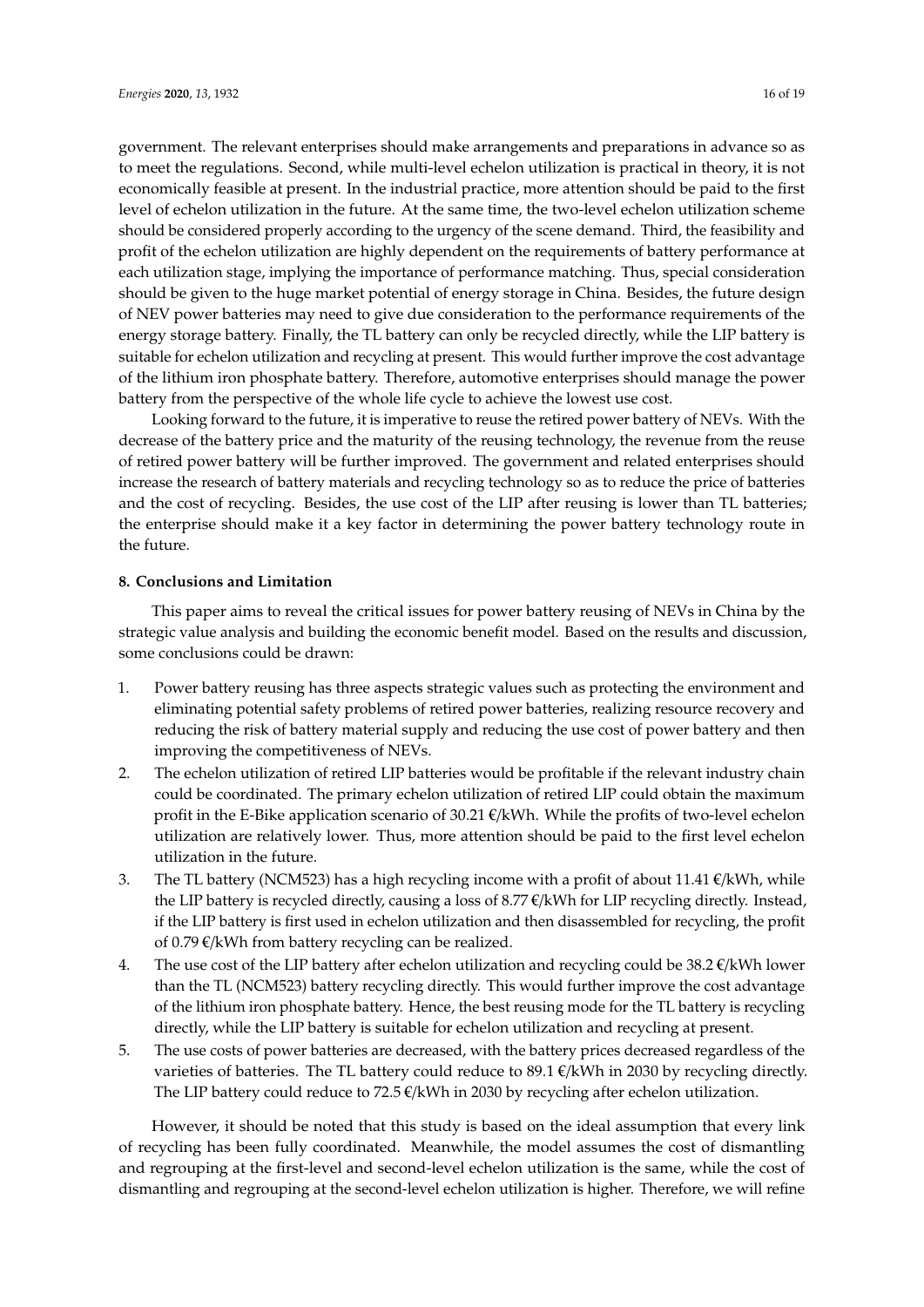the model by taking these limitations into consideration and improve the accuracy of the model in future work.

**Author Contributions:** Conceptualization, Z.L. and F.Z.; methodology, Z.L. and X.L.; validation, Z.L., X.L.; formal analysis, X.L.; investigation, X.L.; resources, X.L.; data curation, X.L.; writing—original draft preparation, Z.L. and X.L.; writing—review and editing, H.H. and Z.L.; visualization, X.L.; supervision, A.A.A. and H.B.; project administration, F.Z. and Z.L.; funding acquisition, Z.L., A.A.A. and H.B. All authors have read and agreed to the published version of the manuscript.

**Funding:** This study is supported by the National Natural Science Foundation of China (U1764265) and the Chinese Academy of Engineering (2019-XZ-55-01-01).

**Acknowledgments:** The authors would like to thank Zaidan Chen for her help collect the industrial data of power batteries. Additionally, the authors would like to thank the anonymous reviewers for their reviews and comments.

**Conflicts of Interest:** The authors declare no conflict of interest.

#### **Abbreviations**

| <b>NEV</b>    | New Energy Vehicle                                                            |
|---------------|-------------------------------------------------------------------------------|
| <b>ICEV</b>   | <b>Internal Combustion Engine Vehicles</b>                                    |
| <b>MEV</b>    | Micro Electric Vehicle                                                        |
| <b>ESV</b>    | Electric Special Vehicle                                                      |
| E-Bike        | Electric Bike                                                                 |
| <b>CBS</b>    | <b>Communication Base Station</b>                                             |
| <b>REPS</b>   | Renewable Energy Power Station                                                |
| PMG           | Parallel Micro-grid                                                           |
| LIP           | Lithium Iron Phosphate batteries                                              |
| TL            | Ternary Lithium battery                                                       |
| LA            | Lead-acid battery                                                             |
| <b>DOD</b>    | Depth of Discharge                                                            |
| <b>NCM523</b> | $\mathrm{Ni}_{0.5}\mathrm{Co}_{0.2}\mathrm{Mn}_{0.3}$ ternary lithium battery |
| <b>NREL</b>   | National Renewable Energy Laboratory                                          |

#### **References**

- <span id="page-16-0"></span>1. Chen, K.; Zhao, F.; Hao, H.; Liu, Z. Synergistic impacts of China's subsidy policy and new energy vehicle credit regulation on the technological development of battery electric vehicles. *Energies* **2018**, *11*, 3193. [\[CrossRef\]](http://dx.doi.org/10.3390/en11113193)
- 2. Hao, H.; Cheng, X.; Liu, Z.; Zhao, F. China's traction battery technology roadmap: Targets, impacts and concerns. *Energy Policy* **2017**, *108*, 355–358. [\[CrossRef\]](http://dx.doi.org/10.1016/j.enpol.2017.06.011)
- <span id="page-16-1"></span>3. Liu, F.; Zhao, F.; Liu, Z.; Hao, H. China's electric vehicle deployment: Energy and greenhouse gas emission impacts. *Energies* **2018**, *11*, 3353. [\[CrossRef\]](http://dx.doi.org/10.3390/en11123353)
- <span id="page-16-2"></span>4. CAAM. *China's Automotive Industry Satus in 2019*; China Association of Automobile Manufacturers: Beijing, China, 2020. [\[CrossRef\]](http://dx.doi.org/10.1016/j.procir.2015.02.039)
- <span id="page-16-3"></span>5. China Battery Enterprise Alliance. Available online: http://[pba.cbea.com](http://pba.cbea.com/)/ (accessed on 15 January 2020).
- <span id="page-16-4"></span>6. Tang, Y.; Zhang, Q.; Li, Y.; Wang, G.; Li, Y. Recycling mechanisms and policy suggestions for spent electric vehicles' power battery—A case of Beijing. *J. Clean. Prod.* **2018**, *186*, 388–406. [\[CrossRef\]](http://dx.doi.org/10.1016/j.jclepro.2018.03.043)
- <span id="page-16-5"></span>7. Huang, B.; Pan, Z.; Su, X.; An, L. Recycling of lithium-ion batteries: Recent advances and perspectives. *J. Power Sources* **2018**, *399*, 274–286. [\[CrossRef\]](http://dx.doi.org/10.1016/j.jpowsour.2018.07.116)
- <span id="page-16-6"></span>8. MIIT. Policy Document. Available online: http://[www.miit.gov.cn](http://www.miit.gov.cn/n1146295/n1652858/index.html)/n1146295/n1652858/index.html (accessed on 16 December 2019).
- <span id="page-16-7"></span>9. SAE-China. *Technology Roadmap for Energy-Saving and New Energy Vehicles*; Chinese Society of Automotive Engineers: Beijing, China, 2016. [\[CrossRef\]](http://dx.doi.org/10.1016/j.resconrec.2018.09.012)
- <span id="page-16-8"></span>10. Orient Securities. Power Battery Recycling. Available online: http://[www.nxny.com](http://www.nxny.com/stype_54_p153/)/stype\_54\_p153/ (accessed on 23 October 2018).
- <span id="page-16-9"></span>11. Mayyas, A.; Steward, D.; Mann, M. The case for recycling: Overview and challenges in the material supply chain for automotive li-ion batteries. *Sustain. Mater. Technol.* **2019**, *19*. [\[CrossRef\]](http://dx.doi.org/10.1016/j.susmat.2018.e00087)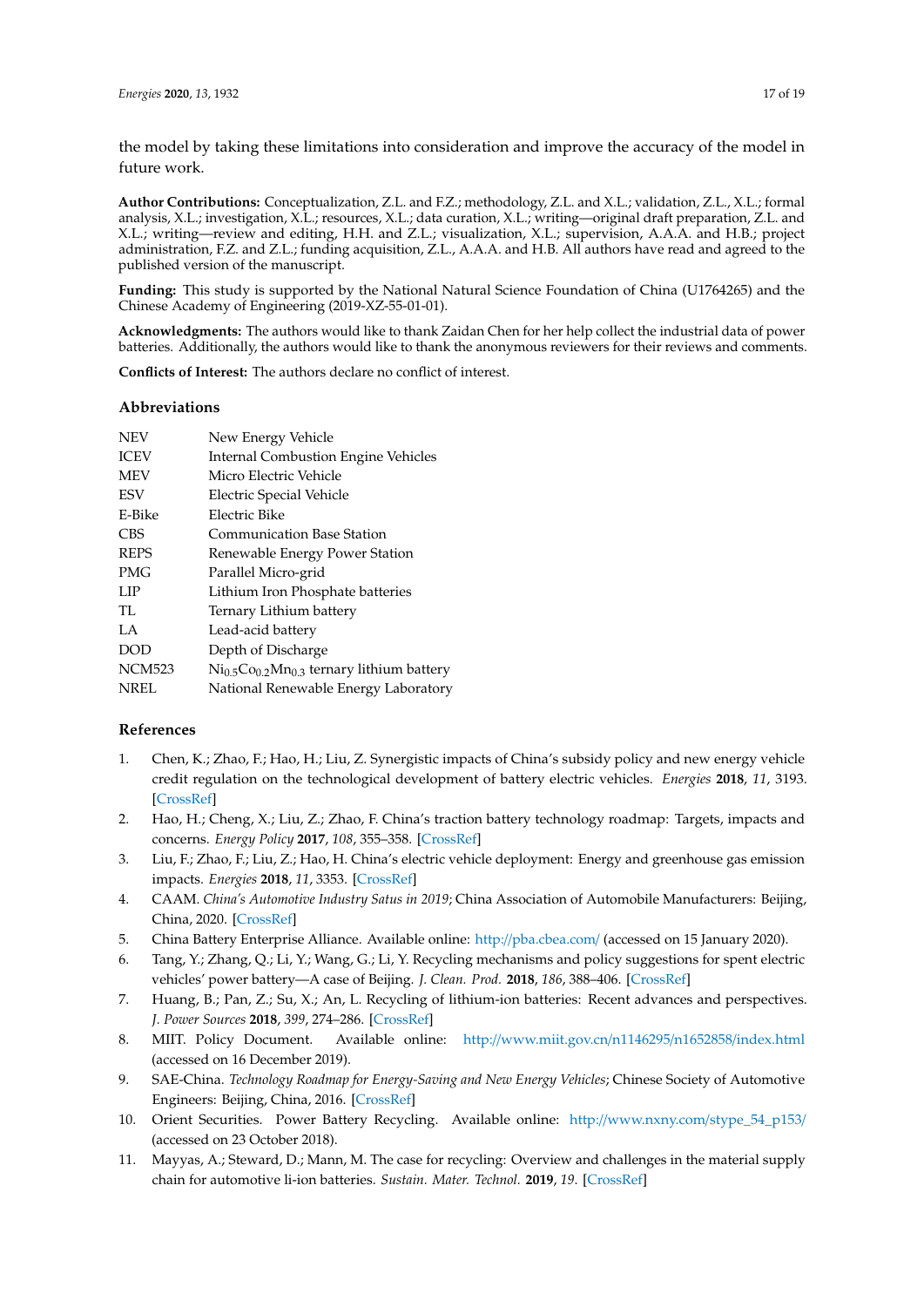- <span id="page-17-0"></span>12. Sonoc, A.; Jeswiet, J.; Soo, V.K. Opportunities to improve recycling of automotive lithium ion batteries. *Procedia Cirp* **2015**, *29*, 752–757. [\[CrossRef\]](http://dx.doi.org/10.1016/j.procir.2015.02.039)
- <span id="page-17-1"></span>13. Pagliaro, M.; Meneguzzo, F. Lithium battery reusing and recycling: A circular economy insight. *Heliyon* **2019**, *5*. [\[CrossRef\]](http://dx.doi.org/10.1016/j.heliyon.2019.e01866)
- <span id="page-17-2"></span>14. Wang, T.; Song, D.; Li, G.; Huang, J.; Zhu, H.; He, W. Recycling Potential for Waste Electric Vehicle Lithium-ion Batteries in China. Available online: https://[pdfs.semanticscholar.org](https://pdfs.semanticscholar.org) (accessed on 10 October 2018).
- <span id="page-17-3"></span>15. China Automotive Technology & Research Center. *China New Energy Vehicle Power Battery Recycling Industry Development Report*; Publishing House of Electronics Industry: Beijing, China, 2019. [\[CrossRef\]](http://dx.doi.org/10.1016/j.resconrec.2013.11.009)
- <span id="page-17-4"></span>16. Ahmadi, L.; Yip, A.; Fowler, M.; Young, S.B.; Fraser, R.A. Environmental feasibility of re-use of electric vehicle batteries. *Sustain. Energy Technol. Assess.* **2014**, *6*, 64–74. [\[CrossRef\]](http://dx.doi.org/10.1016/j.seta.2014.01.006)
- <span id="page-17-5"></span>17. Steward, D.M.; Mayyas, A.T.; Mann, M.K. Economics and challenges of Li-ion battery recycling from end-of-life vehicles. *Procedia Manuf.* **2019**, *33*. [\[CrossRef\]](http://dx.doi.org/10.1016/j.promfg.2019.04.033)
- <span id="page-17-6"></span>18. Unterreiner, L.; Jülch, V.; Reith, S. Recycling of battery technologies—Ecological impact analysis using life cycle assessment (LCA). *Energy Procedia* **2016**, *99*, 229–234. [\[CrossRef\]](http://dx.doi.org/10.1016/j.egypro.2016.10.113)
- <span id="page-17-7"></span>19. Liu, Z.; Hao, H.; Cheng, X.; Zhao, F. Critical issues of energy efficient and new energy vehicles development in China. *Energy Policy* **2018**, *115*, 92–97. [\[CrossRef\]](http://dx.doi.org/10.1016/j.enpol.2018.01.006)
- <span id="page-17-8"></span>20. Reinhardt, R.; Christodoulou, I.; Gassó-Domingo, S.; García, B.A. Towards sustainable business models for electric vehicle battery second use: A critical review. *J. Environ. Manag.* **2019**, *245*, 432–446. [\[CrossRef\]](http://dx.doi.org/10.1016/j.jenvman.2019.05.095) [\[PubMed\]](http://www.ncbi.nlm.nih.gov/pubmed/31170632)
- <span id="page-17-9"></span>21. Qiao, Q.; Zhao, F.; Liu, Z.; Hao, H. Recycling-based reduction of energy consumption and carbon emission of China's electric vehicles: Overview and policy analysis. *WCX World Cong. Exp.* **2018**, *1*. [\[CrossRef\]](http://dx.doi.org/10.4271/2018-01-0659)
- <span id="page-17-10"></span>22. Qiao, Q.; Zhao, F.; Liu, Z.; Hao, H. Electric vehicle recycling in China: Economic and environmental benefits. *Resour. Conserv. Recycl.* **2019**, *140*, 45–53. [\[CrossRef\]](http://dx.doi.org/10.1016/j.resconrec.2018.09.003)
- <span id="page-17-11"></span>23. Casals, L.C.; Amante Garcia, B.; Canal, C. Second life batteries lifespan: Rest of useful life and environmental analysis. *J. Environ. Manag.* **2019**, *232*, 354–363. [\[CrossRef\]](http://dx.doi.org/10.1016/j.jenvman.2018.11.046)
- <span id="page-17-12"></span>24. Madlener, R.; Kirmas, A. Economic viability of second use electric vehicle batteries for energy storage in residential applications. *Energy Procedia* **2017**, *105*, 3806–3815. [\[CrossRef\]](http://dx.doi.org/10.1016/j.egypro.2017.03.890)
- <span id="page-17-21"></span>25. Cusenza, M.A.; Guarino, F.; Longo, S.; Mistretta, M.; Cellura, M. Reuse of electric vehicle batteries in buildings: An integrated load match analysis and life cycle assessment approach. *Energy Build.* **2019**, *186*, 339–354. [\[CrossRef\]](http://dx.doi.org/10.1016/j.enbuild.2019.01.032)
- 26. Diouf, B.; Pode, R.; Osei, R. Recycling mobile phone batteries for lighting. *Renew. Energy* **2015**, *78*, 509–515. [\[CrossRef\]](http://dx.doi.org/10.1016/j.renene.2015.01.034)
- <span id="page-17-13"></span>27. Neubauer, J.; Pesaran, A. The ability of battery second use strategies to impact plug-in electric vehicle prices and serve utility energy storage applications. *J. Power Sources* **2011**, *196*, 10351–10358. [\[CrossRef\]](http://dx.doi.org/10.1016/j.jpowsour.2011.06.053)
- <span id="page-17-14"></span>28. Song, Z.; Feng, S.; Zhang, L.; Hu, Z.; Hu, X.; Yao, R. Economy analysis of second-life battery in wind power systems considering battery degradation in dynamic processes: Real case scenarios. *Appl. Energy* **2019**, *251*. [\[CrossRef\]](http://dx.doi.org/10.1016/j.apenergy.2019.113411)
- <span id="page-17-15"></span>29. Boyden, A.; Soo, V.K.; Doolan, M. The environmental impacts of recycling portable lithium-ion batteries. *Procedia Cirp* **2016**, *48*, 188–193. [\[CrossRef\]](http://dx.doi.org/10.1016/j.procir.2016.03.100)
- <span id="page-17-16"></span>30. Harper, G.; Sommerville, R.; Kendrick, E.; Driscoll, L.; Slater, P.; Stolkin, R.; Walton, A.; Christensen, P.; Heidrich, O.; Lambert, S. Recycling lithium-ion batteries from electric vehicles. *Nature* **2019**, *575*, 75–86. [\[CrossRef\]](http://dx.doi.org/10.1038/s41586-019-1682-5) [\[PubMed\]](http://www.ncbi.nlm.nih.gov/pubmed/31695206)
- <span id="page-17-17"></span>31. Martinez-Laserna, E.; Gandiaga, I.; Sarasketa-Zabala, E.; Badeda, J.; Stroe, D.I.; Swierczynski, M.; Goikoetxea, A. Battery second life: Hype, hope or reality? A critical review of the state of the art. *Renew. Sustain. Energy Rev.* **2018**, *93*, 701–718. [\[CrossRef\]](http://dx.doi.org/10.1016/j.rser.2018.04.035)
- <span id="page-17-18"></span>32. Guo, Y.; Luo, M.; Zou, J.; Liu, Y.; Kang, J. *Temperature Characteristics of Ternary-Material Lithium-Ion Battery for Vehicle Applications*; 0148-7191; SAE Technical Paper: Warrendale, PA, USA, 2016.
- <span id="page-17-19"></span>33. Tredeau, F.P.; Salameh, Z.M. Evaluation of lithium iron phosphate batteries for electric vehicles application. In Proceedings of the 2009 IEEE Vehicle Power and Propulsion Conference, Dearborn, MI, USA, 7–10 September 2009; pp. 1266–1270.
- <span id="page-17-20"></span>34. China Automotive Technology & Research Center. *Annual Report on the Development of New Energy Vehicle Power Battery Industry in China*; Social Sciences Academic Press: Beijing, China, 2019.